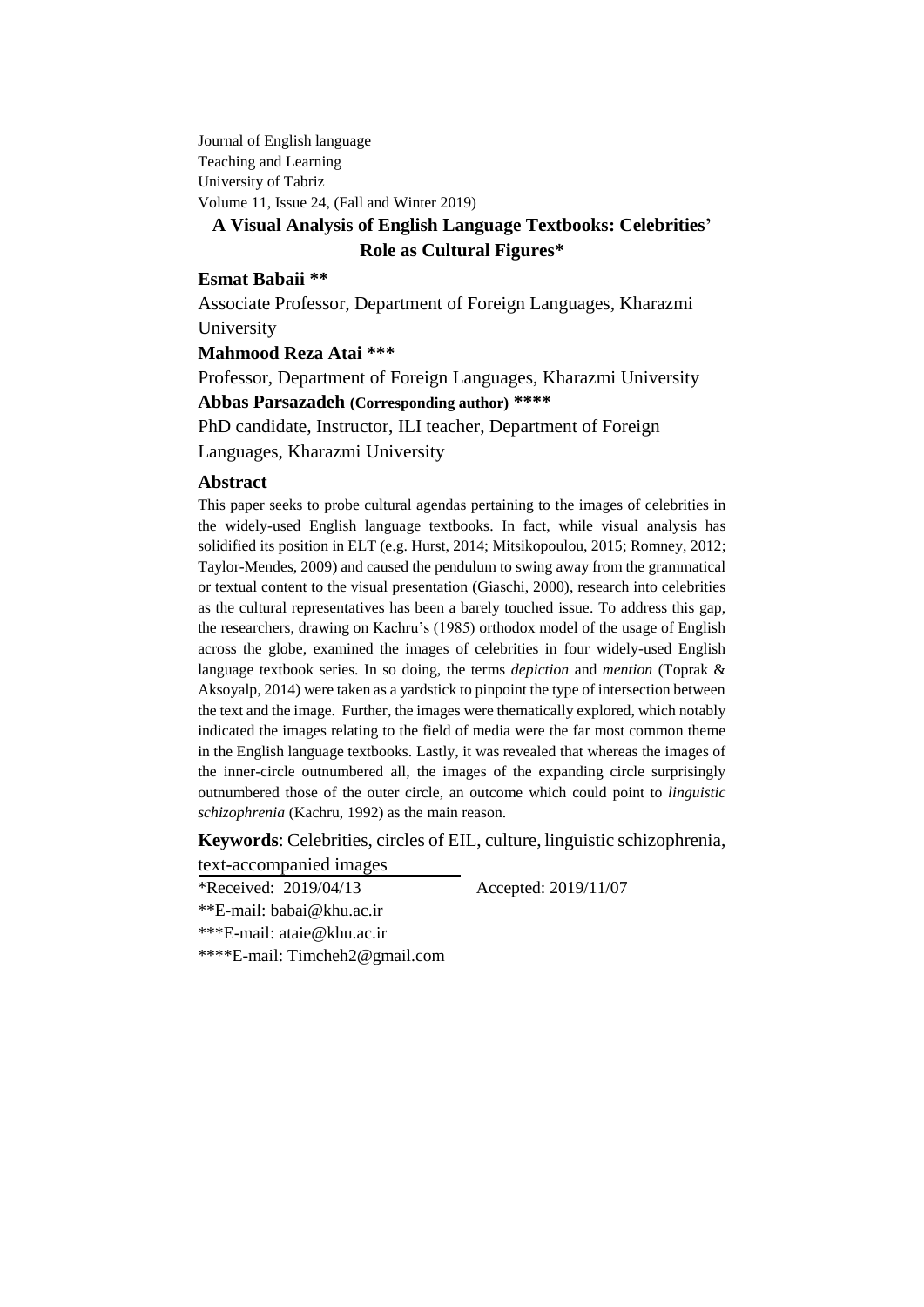## **Introduction**

There does seem that English has well-established itself as the main international language. In fact, according to a number of statistics (e.g., Kivistö, 2005; McKay, 2003), the number of non-native English users has rapidly increased and even exceeded the number of its native speakers. This inviting state of English as an international language (EIL) has occasioned great debate and questioned a number of orthodox notions in the field. One of these revisited issues is the proportion of English elements related to the culture of the countries commonly named as the inner circle countries (Kachru, 1985). Kachru's (1985) concentric model of the usage of English across the globe classifies the countries as regards English into three types: inner, outer, and expanding circles. The inner circle consists of America, England, Canada, Australia, and New Zealand, which are said to be real native speakers and considered to be norm providers. The outer circle is comprised of the countries whose first language is not English, but English has gained official status such as India, Nigeria, and Malaysia. These countries are known as norm developers. The expanding circle is defined as countries in which English is neither their first language nor official language. These countries such as Italy, Iran and Iraq are supposed to be norm dependent. He also points out that such an unbalanced relationship between the countries of these three circles portrays an unequal power to the advantage of the inner circle countries. In fact, the first central issue is if we accept English as an international language, it does not seem fair to draw on only the five countries in the inner circle as the so-called norm providers.

The second issue concerns the cultural elements of EIL, especially those which have become commonplace themes in well-known English language textbooks. In other words, if the linguistic aspect of the norm providers of the country in the inner circle is credited, should we take it for granted for its culture, too? To shed light on the answer to the above question, one could refer to the main critics of the current state of EIL. For instance, Rajagopalan (2004) asserts most communications in English today take place between non-native speakers who, in Akbari's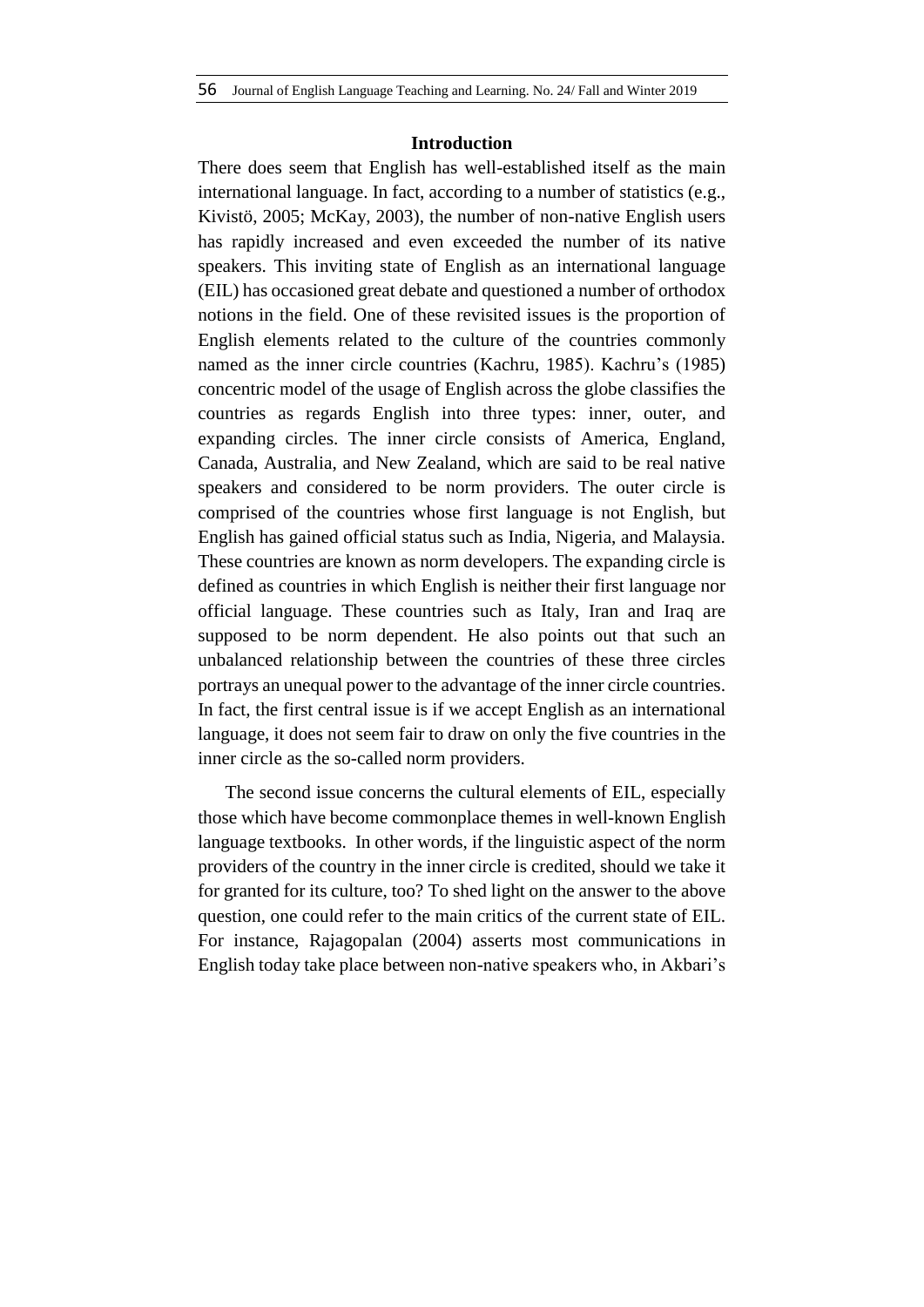(2008) opinion, don't have to identify with or talk about the Anglo-American culture.

The third issue is the recognition of images as cultural and linguistic elements in English learning materials, especially English language textbooks. It seems scholars in the field have given more attention to the significance of the images for various purposes of learning (e.g. Hurst, 2014; Mitsikopoulou, 2015; Romney, 2012; Taylor-Mendes, 2009). Suffice it to say, the ESL industry has experienced a revolutionary reality as far as images are concerned (Giaschi, 2000). Drawing on Prodromou's (1988) statement on the quality of Technicolor of the texts in the 1970s, Giaschi (2000) holds that the focus of ESL materials has swayed away from the grammatical or textual content to the visual presentation. Similarly, analyzing the textbooks of primary level for Portuguese, Pereira's (2007) longitudinal study revealed a sharp increase in the amount of space taken by images from 30% and 40% in 1952 and 1958, respectively, to 80% in 2005.

To address the cultural issue of celebrities as regards the abovementioned three circles, reflected in the images of English Language textbooks, this study is designed to provide the answers to the following questions:

- Q1: Through what modes and in what proportion are textaccompanied images presented in widely-used English language textbooks?
- Q2: In what proportion do different widely-used English language textbooks depict text-accompanied images as far as the three circles are concerned?
- Q3: What are the common themes portrayed in widely-used English language textbooks?

#### **Review of related literature**

Culture has long captured the scholars' attention as far as language elements are concerned. In this section, first, a brief description of culture from various viewpoints is presented. Next, the issues pertaining to culture in English language textbooks are investigated.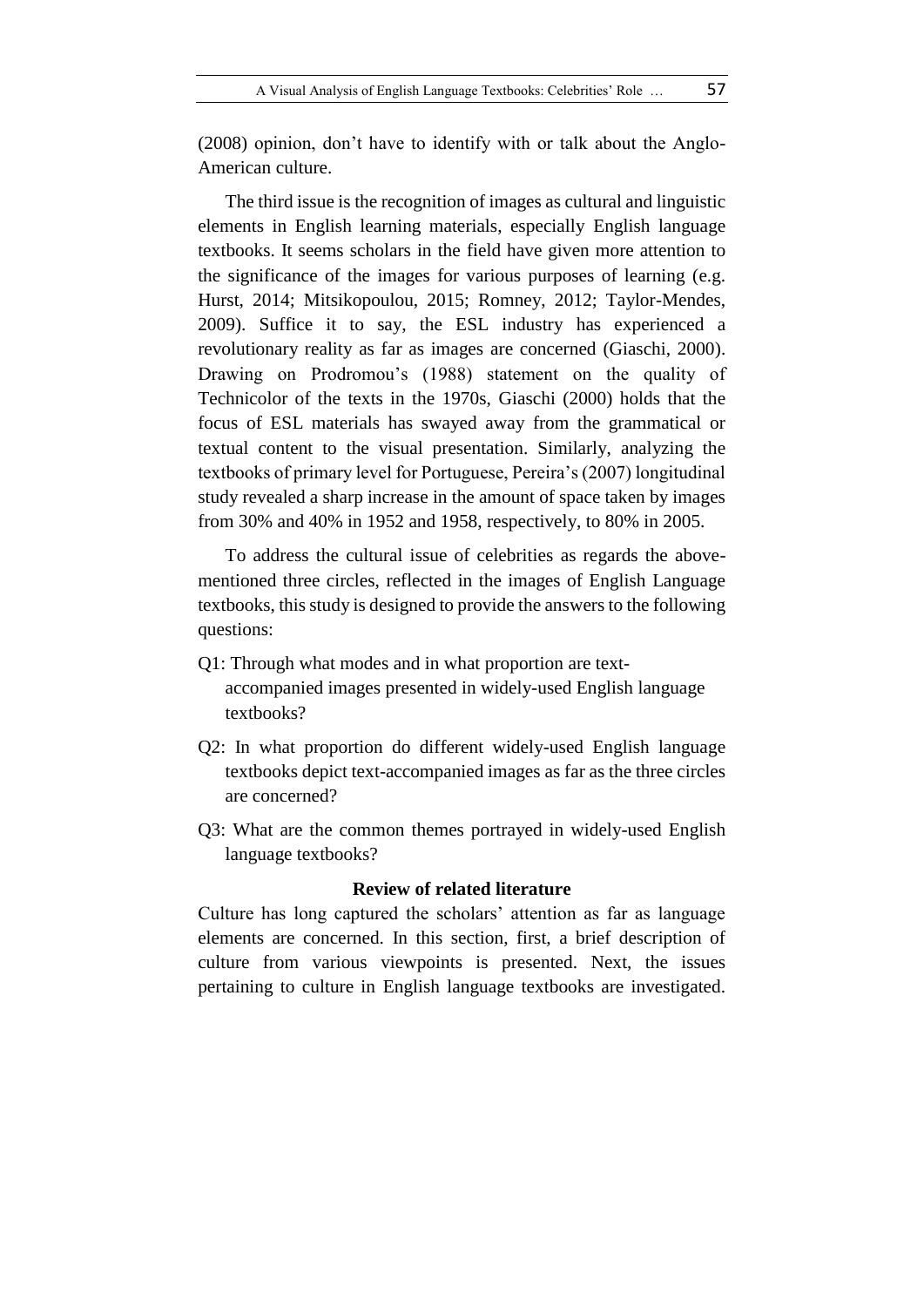Finally, a number of studies on images and text as well as persons in connection with culture, which is rather a recent line of research, are explored.

## **What is culture?**

To date, though there has been a wealth of definitions for culture, none of which has been accepted as its ultimate clear-cut definition. Thus culture seems more like a chimera changing forms over time. Out of many definitions and classifications, Hammerly's (1982) orthodox three-tier classification concerning the teaching discourses on the target culture could be one of the most straightforward. According to that classification, culture could be divided into the three types of achievement culture, informational culture, and behavioral culture. Strictly speaking, achievement culture refers to the accomplishments of a civilization, while informational culture refers to the respected type of societal information, and behavioral culture refers to the knowledge given to a person to carry out daily life.

However, Culture, in its narrowest sense, encompasses "only 'the arts', or perhaps admitting the uniquely identifiable behavior of 'cultured' individuals, such as extending the little finger at an appropriate angle when holding a tea cup, or pronouncing tomato with the 'proper' sound for a" (Saville-Troike, 1978, P. 5). In fact, there has always been a common belief that persons are one of the classic symbols of a given culture. Suffice it to say, in Moran's (2001) fivedimension model of culture, the category of *persons* stands by the other categories, i.e. *products, practices, perspectives, communities*. Importantly, the visual analysis of this very study has focused on celebrities as the prime examples of the category of *persons* as regards culture.

# **Role of culture in English language textbooks**

There seems to be a clear paradox in the ESL materials in that such materials are often produced in context-specific conditions of one particular culture, but they are sometimes employed in a totally different context with different sociopolitical and cultural realities (Giaschi, 2000). Not surprisingly, an often-stated element in the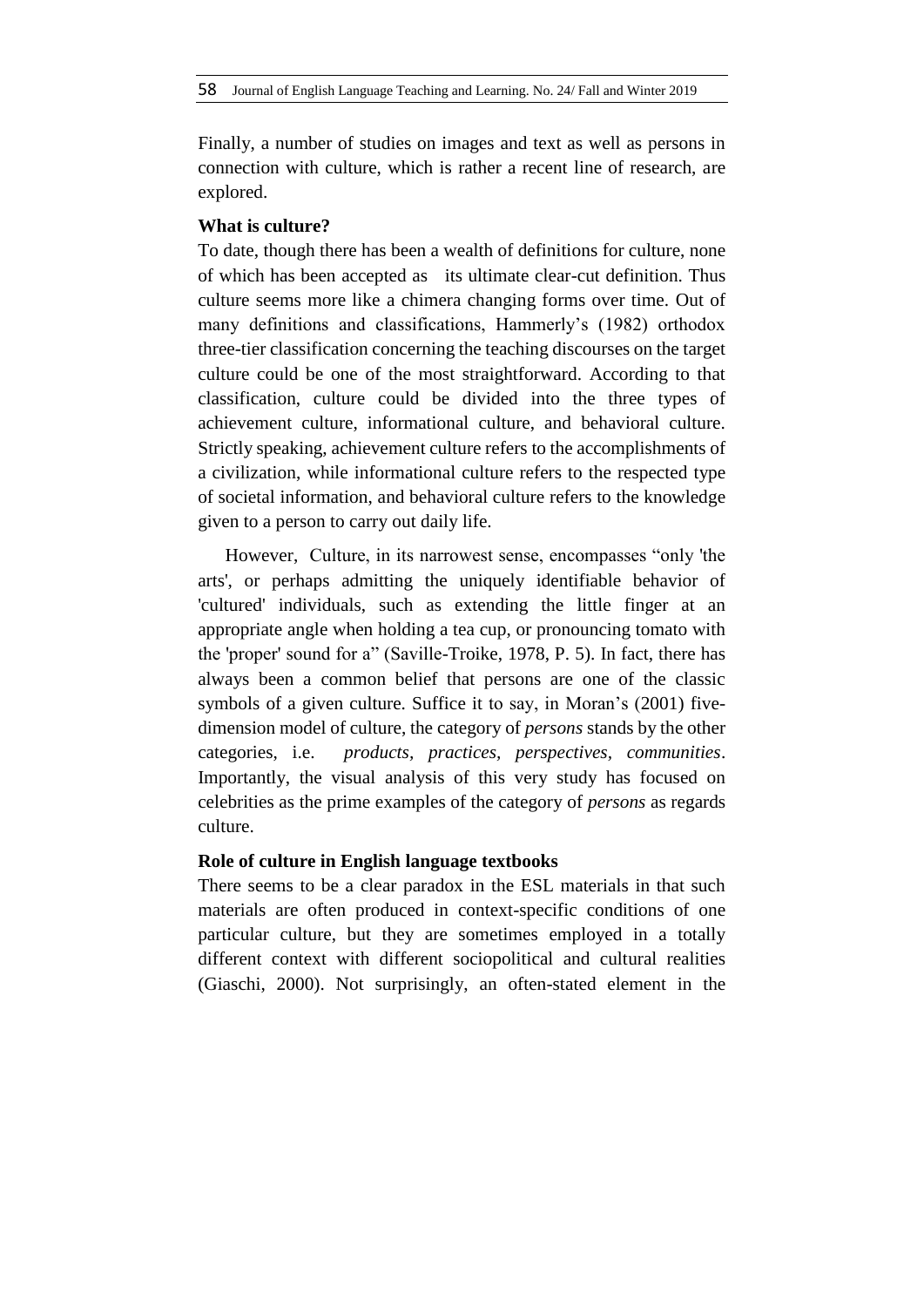objective of the ESL materials is exposure to a couple of specific countries' culture such as British culture, the culture which becomes an integral part of the process of learning the language. In this regard, a prime example could be Ellis's (1990) statement noting that Westernproduced textbooks are biased in terms of ethnocentricity. For example, the ESL materials produced by UK might be offensive for Muslims (Ellis, 1990).

Most of the cultural content coming from textbooks is designed for a specific language. Textbooks will directly or indirectly convey hosts of cultural values. This is called 'hidden curriculum' (Cunningsworth, 1995; Holly, 1990). Nieto (2009) believes the hidden curriculum covers the "subtle or not-so subtle messages that are not part of the intended curriculum" (p. 28). Many educationalists hold that the official curriculum is less effective than hidden curriculum. Risager (as cited in Cunningsworth, 1995) notes that not only are Foreign language teaching textbooks connected to the development of foreign language pedagogy, but also they are now linked to the broad cultural spread along with the educational system and society as well. Since the underlying system is not spelled out, it behooves us to examine textbooks thoroughly to uncover the unstated values. To underline the gravity of the hidden curriculum, Derenowski (2011) believes the hidden curriculum affects the development of the learners' internal value system.

In a similar vein, Akbari (2008) holds the widely-used English language textbooks turn a blind eye to learners' real lives. He also pints out relying blindly on the favorable features of the target culture brings about a sense of inferiority on the part of learners. Not dissimilar to Akbari (2008), Banegas (2010) holds that English language textbooks should be blamed for avoiding or belittling controversial topics as well as presenting an idealistic portrait of inner-circle countries. Just as a case in point, Africa or the Muslim world is the usual victim of portraits for a few controversial topics such as poverty or discrimination (Banegas, 2010).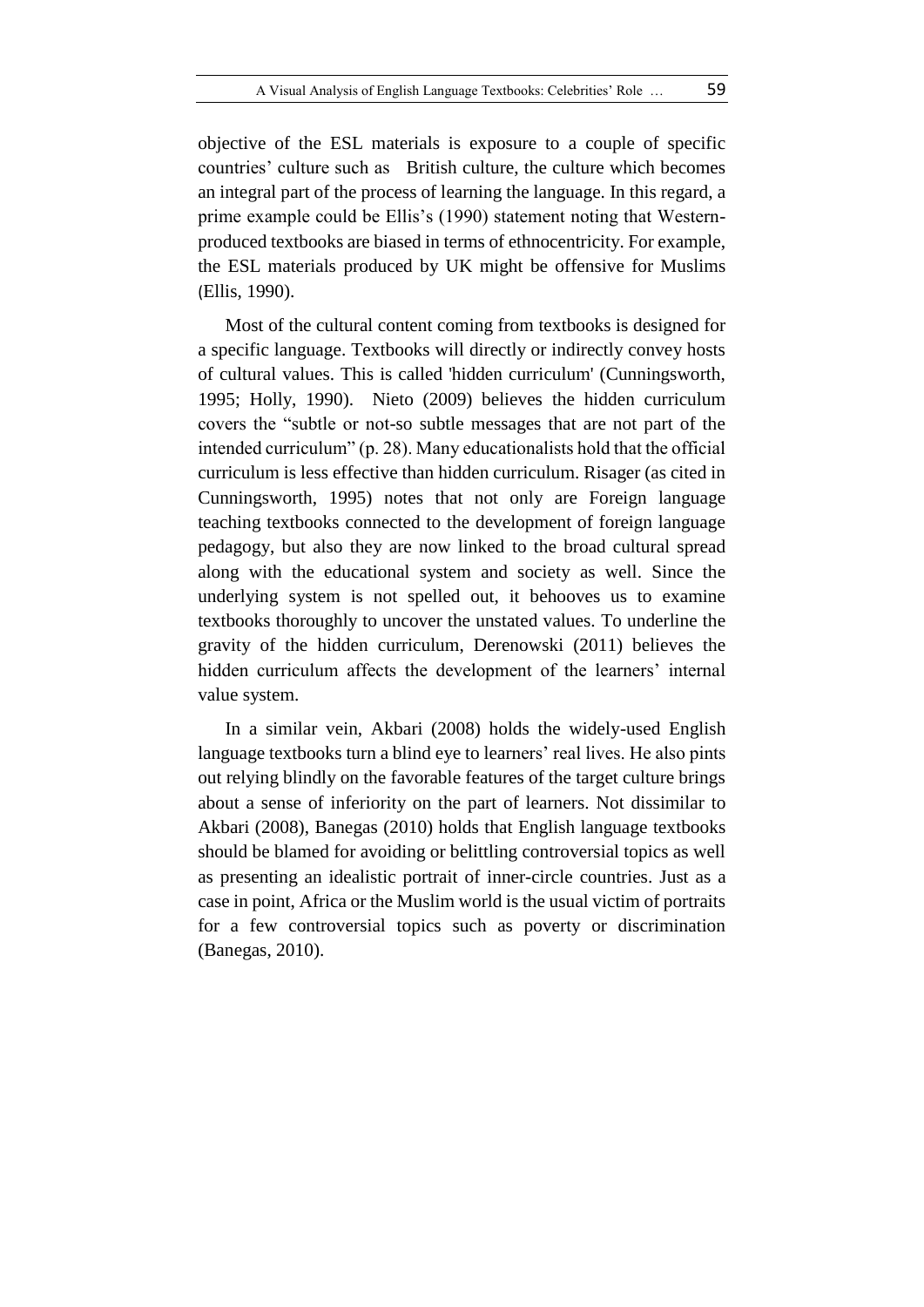For Canagarajah (1999), not only should ELT teachers critically question the hidden aspects of curricula, but also they should empower their students to achieve a critical viewpoint toward the hidden curricula of their courses. ELT materials should help enhance local learners' critical awareness through the element of the exploration into problems, contradictions and issues germane to language learners' actual life experiences (Canagarajah, 2005).

Giaschi (2000, p. 34) states, "the students also often live in economic realities that predicate that everything Western is somehow connected with success." Hillard (2014), drawing on the works of Byram and Esarte-Sarries (1991), Gray (2010), and Shin, Eslami, and Chen (2011), points out a commonly found perspective in ELT textbooks is a tourist viewpoint, a term which Hillard (2014, p. 244) defines as an ELT author's tendency to "portray the target culture as exciting, new, and positive from the viewpoint of a tourist visiting the country." The voice which is echoed by Jenkins (2007) who believes that there are two problems as far as EIL is concerned. First, non-nativeoriented materials are not available. Second, ENL (English as a Native Language) is often portrayed as the genuine English and thus only its native speakers are often considered as the qualified experts. Allen (1985) holds that English language textbooks are designed based on grammar rather than culture as the former is quite tangible and easy to use, whereas the latter is rather unclear and hard to work with.

To address and refine the flaws in English language textbooks , Solhi (2014), based on a good deal of documented literature, offers six considerations for the cultural content of the future EIL-based books: focusing on the whole community of the target culture rather than the community of native speakers, unbiased representation of the culture of both native and non-native speakers of English, focusing on Literatures in English instead of English Literature, learning from rather than about other cultures , English for rather than of specific cultures, and emphasizing the conversations among non-native speakers of English. Similarly, Dörnyei (2005) asserts the aim of English as a global language is not to challenge the learners' identity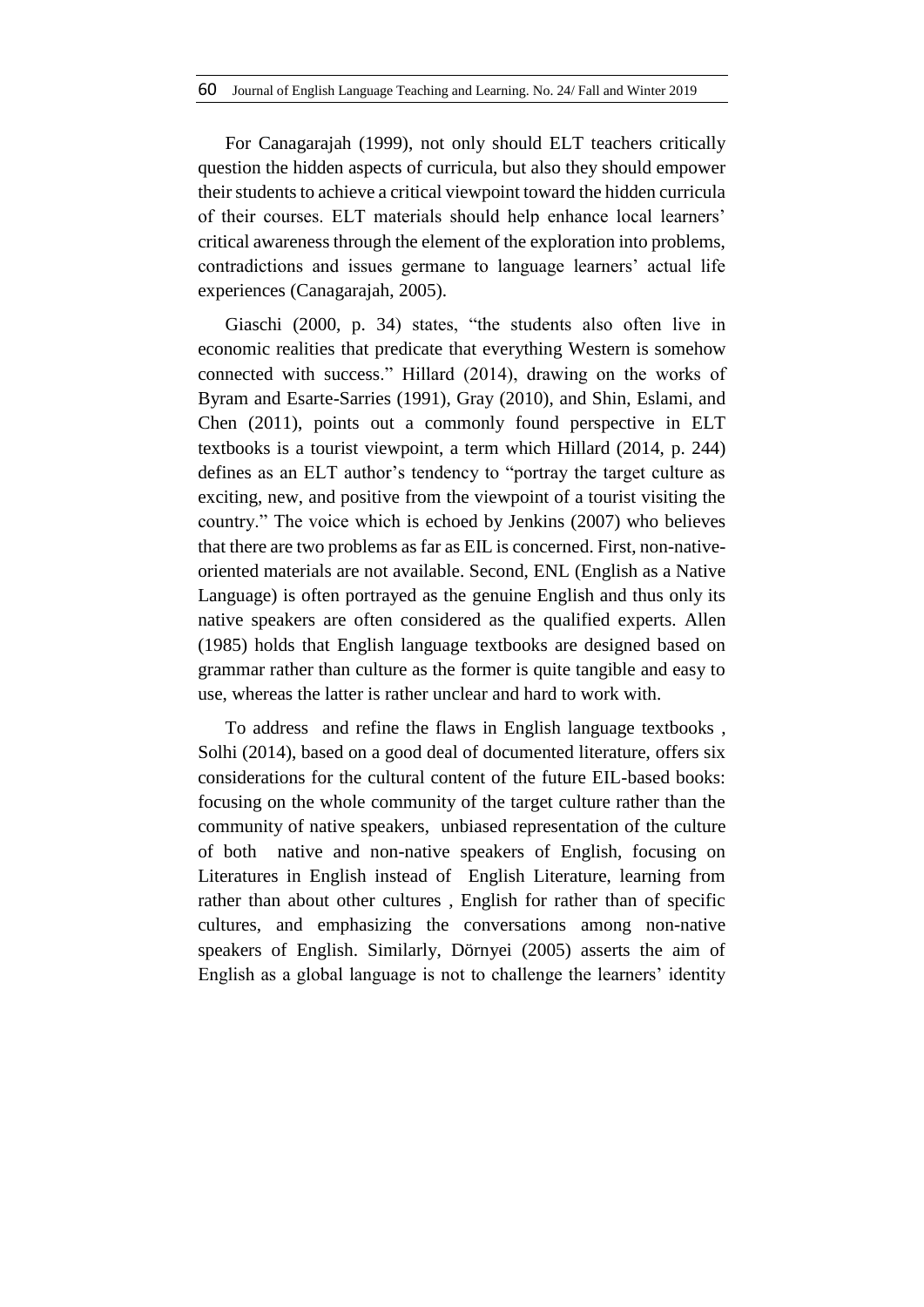but rather to support "a non-parochial, cosmopolitan, globalised world citizen identity" (p. 97).

There are, Pennycook (1994) believes, problems with the total efficiency of the Western as well as Asian ELT. To resolve the above obstacles with the ELT field, Pennycook (1994) proposes that "perhaps language – and particularly English as an international language – should also be replaced by a vision of powerful discursive formations globally and strategically employed" (p. 64). Pennycook (1998) also states that English belongs whoever chooses to use it.

Finally, although all the three circles could claim and invest in the ownership of English, there seems a problematic issue named as "linguistic schizophrenia" (Kachru, 1992, p.60). According to this term, there seems a conflict between choosing a local variety and accepting a prestigious inner circle variety as the standard variety. In other words, in theory, English language practitioners and scholars might subscribe to all local varieties of English as equally acceptable ones, but in practice they favor one or two of them, which are typically American English and British English.

# **Images in Language Textbooks**

Giaschi (2000) also presented a prime example concerning the importance of images through comparing two intermediate textbooks published by Oxford University Press. The first textbook, containing 200 pages, is O'Neill's (1970) English in Situations which includes only one image in the form of a graph. The second textbook, containing 159 pages, is Soars and Soars's (1996) New Headway which embodies more than 260 images, mostly in the form of photographs. It is now crystal clear that images have been intertwined in the presentation of the language and consequently the culture.

In a similar line of research, Taylor-Mendes's (2009) study on images in English language textbooks revealed that not only do pictures in textbooks overlook racial biases, but also they highlight embedded racial stereotypes in the culture described and "reinforce a made-in-Hollywood version of culture that does not exist" (p. 77).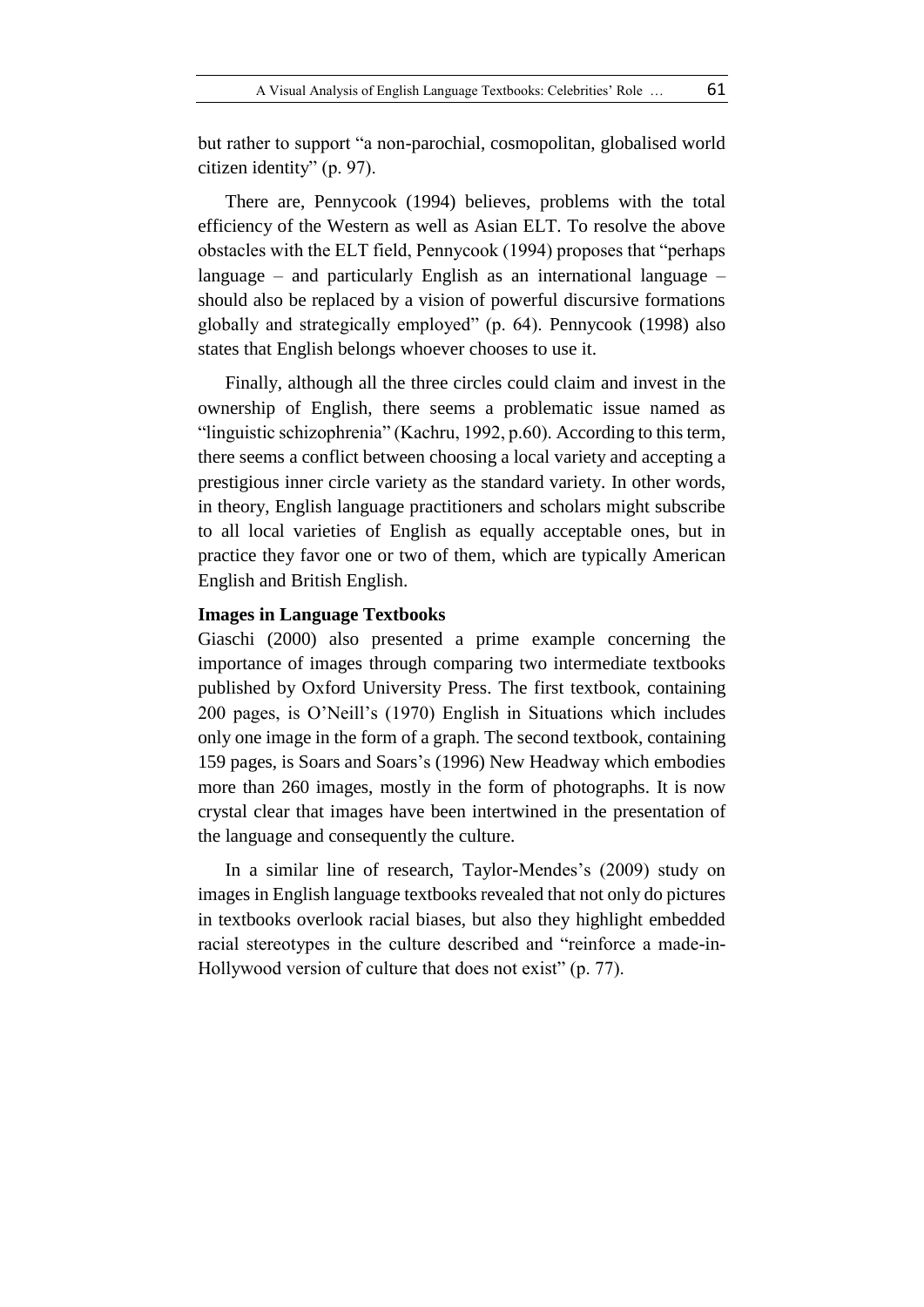Analyzing the textbooks of primary level for Portuguese, Pereira's (2007) longitudinal study revealed a sharp increase in the amount of space taken by images from 30% and 40% in 1952 and 1958, respectively, to 80% in 2005. In a similar line of research, Perales and Jiménez (2002) studied the textbooks in Spain in terms of their images and showed around 50% of the amount of space is related to illustrations. Lastly, Emmison and Smith (2000, p.3) highlighted the significance of the inclusion of photographs in textbooks is advantageous over other forms of storing information, in that "photographs are signs which bear an iconic resemblance to the reality they represent".

#### **Stereotypes and Persons**

Hall (1997), an important figure in cultural studies, defines stereotypes as a process in which people are described with a couple of basic characteristics, often including elements such as gender, class, nationality or skin color. In fact, these basic features could commonly be established through persons, celebrities in particular, whose characteristics are considered as a typical icon of a given culture. Suffice it to say, Byram (1993), in association with the Council of Europe, devised a framework pivoting on a seven-tier classification, one of which is Stereotype and National Identity. Importantly enough, the category of *persons* could be a prime example of this classification if it reflects a clichéd character or a role model. Kramsch (1998, p.131) defines Stereotypes as "the conventionalized ways of talking and thinking about other people and cultures".

On the significance of stereotypes, Clarke and Clarke (1990, p.31) hold that learners might be culturally incompetent in their language acquisition through the misrepresentation of culture, i.e. stereotypes. Therefore, not surprisingly, identifying unrepresentative negative stereotypes is an important element in analyzing a textbook as far as stereotypes are concerned (Cunningsworth, 1995, p.91). Native speakers are often portrayed as highly positive characters in ELT textbooks, the fact that sways nonnative speakers to conform to those positive identities by trying to imitate native speakers' accents while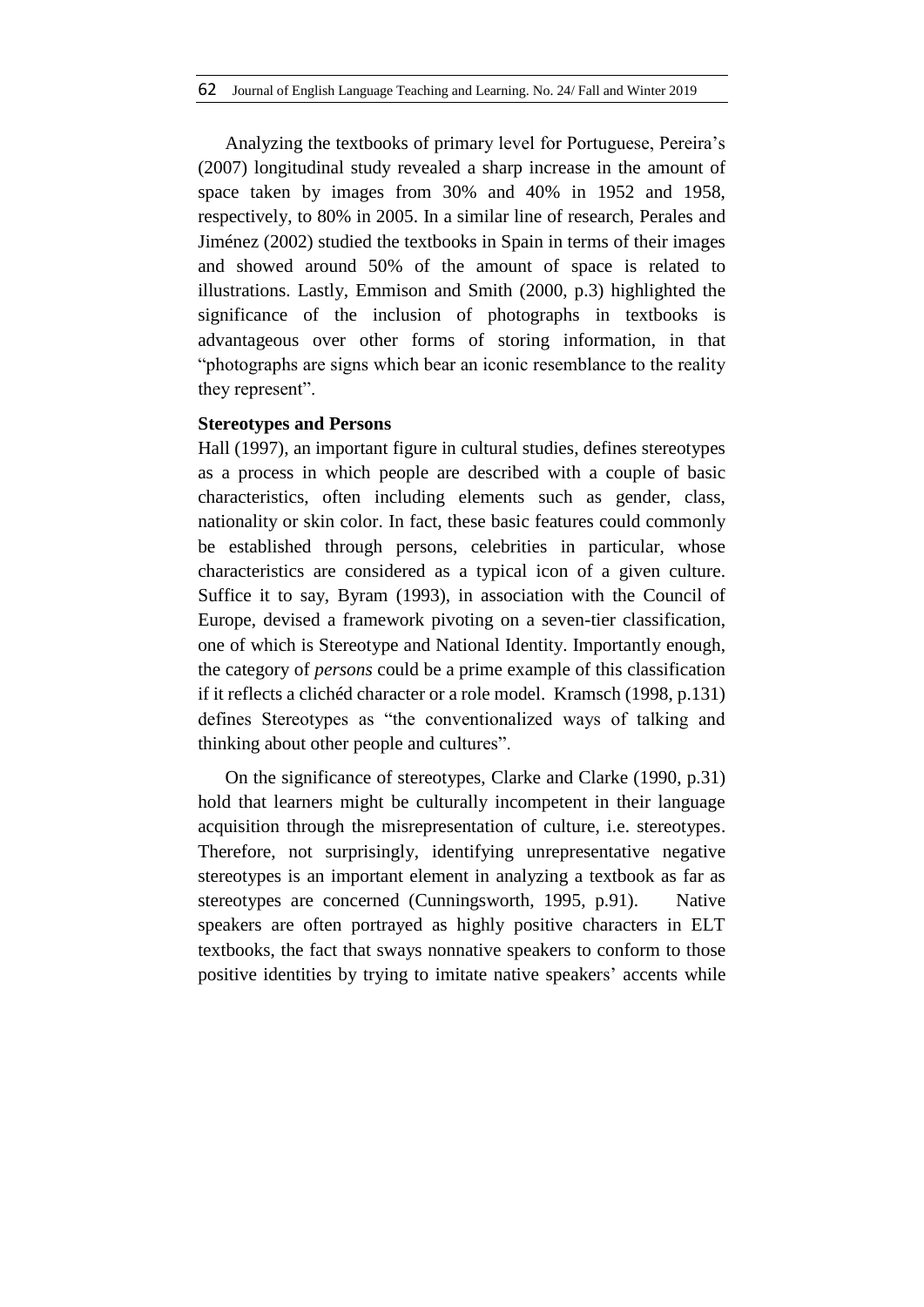speaking English (Sharifian, 2009). Similarly, Byram (1990) points out the existing foreign language textbooks do not effectively reflect social reality owing to a stereotyped or narrow perspective of the foreign communities. In short, attempting to find out such culturally stereotyped perspectives pertaining to the images of celebrities which are reflected in English language textbooks is the main objective of this very study.

#### **Method**

#### **Design**

This study pivots on a mixed methods design. In fact, the qualitative data coming from the visual analysis were converted to quantitative data so that the comparisons of frameworks and models within and between the textbooks became possible. More specifically, this type of the conversion of data is in line with the QUAL  $\rightarrow$  quan type of the sequential strategy of a mixed methods research design (Dörnyei, 2007). It should be mentioned that the comarisons were carried out through three frameworks: two of the frameworks were obtained from the literature and the other one was inductively obtained from the analysis phase of this very study as explained below.

## **Analytical frameworks**

In this study, three frameworks, as mentioned earlier, were employed to analyze the celebrities' images in the widely-used English language textbooks: the binary category of *mention* versus *depiction* (Toprak & Aksoyalp, 2014), Kachru's (1985) concentric circles, and a five-tiered field -related category. As for the first framework, Toprak and Aksoyalp (2014) adopted these two categories to divide images in English language textbooks. Similar to their definitions of the terms above (Toprak & Aksoyalp, 2014), in this study the category of mention refers to a text-accompanied image which cursorily addresses the celebrity in no more than a sentence. The category of depiction, on the other hand, refers to a text-accompanied image which is provided with generally detailed information about the celebrity in more than a sentence (see figures 1 and 2 below).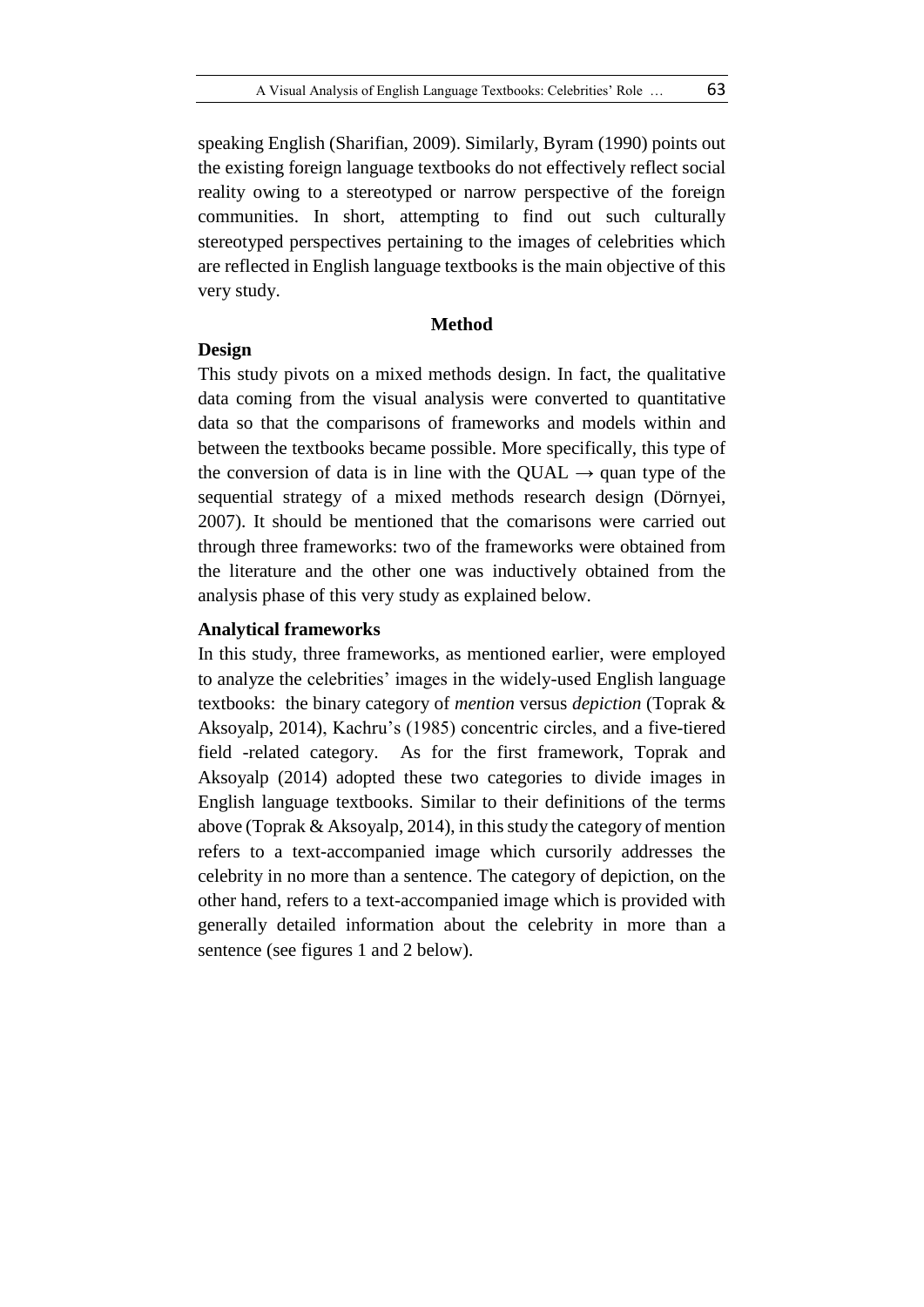Figure 1. A sample image of the category of mention taken from Touchstone (second edition)



Figure 2. A sample image of the category of depiction taken from Touchstone (second edition)



As for the second framework, Kachru (1985) classifies the usage of English using the terms 'inner', 'outer', and 'expanding' circles so to determine different English varieties. According to this classification, the inner circle whose varieties of English are used by native speakers embodies countries such as the USA, UK, Canada, and New Zealand.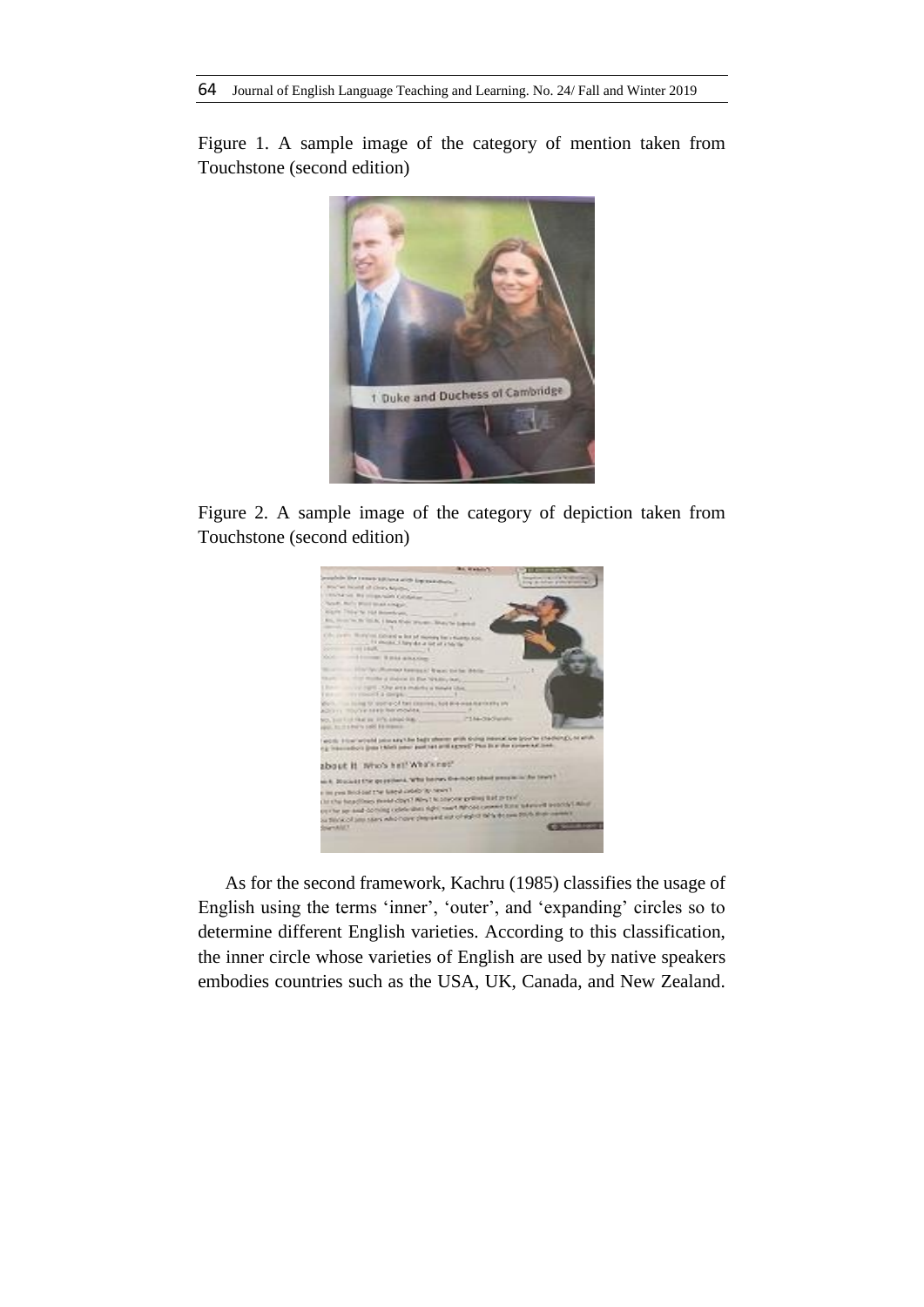The outer circle whose varieties of English are used in the form of an official language in the historical setting of colonization embraces countries such as India, the Philippines, and Nigeria. Finally, the expanding circle whose varieties of English are named as a foreign language includes countries such as Korea, Japan, and China. As for the third framework, i.e. the five-tiered field -related category, it should be mentioned that this category was obtained through an inductive method of data analysis. More specifically, the researchers hunting all the images for the most common fields came up with five categories: media, sports, politics, arts and science, and the miscellaneous.

## **Data collection for the visual analysis of the textbooks**

The materials of the visual line of this research include five popular and widely-used series of English language textbooks: Saslow and Ascher's (2011) Top Notch: English for today's world Series (the Second Edition), McCarthy, McCarten, and Sandiford's (2014) Touch Stone Series (the Second Edition), Richards, Hall, and Proctor's (2005) Interchange Series (the Third Edition), and Richards and Bohlke's (2012) Four Corners Series. Top Notch Series is the product of Longman publications and come in six levels named as Fundamental, Top Notch 1, Top Notch 2, Top Notch 3, Summit 1, and Summit 2. Touch Stone Series is the product of Cambridge Publications which come in four levels named as Touch Stone 1, Touch Stone 2, Touch Stone 3, and Touch Stone 4. Interchange Series is the product of Cambridge Publications which come in four levels named as Intro, Interchange 1, Interchange 2, and Interchange 3. Four Corners Series is the product of Cambridge Publications which come in four levels named as Four Corners 1, Four Corners 2, Four Corners 3, and Four Corners 4. It should be noted that both the student book and the work book of each series were analyzed.

From among all levels of language proficiency, the intermediate level, the fourth level, was chosen. This level approximately covers the area between B1 and B2 levels of the common European framework reference. The reason behind this choice was the fact that EFL authors generally prefer to increase cultural content, which is tantamount to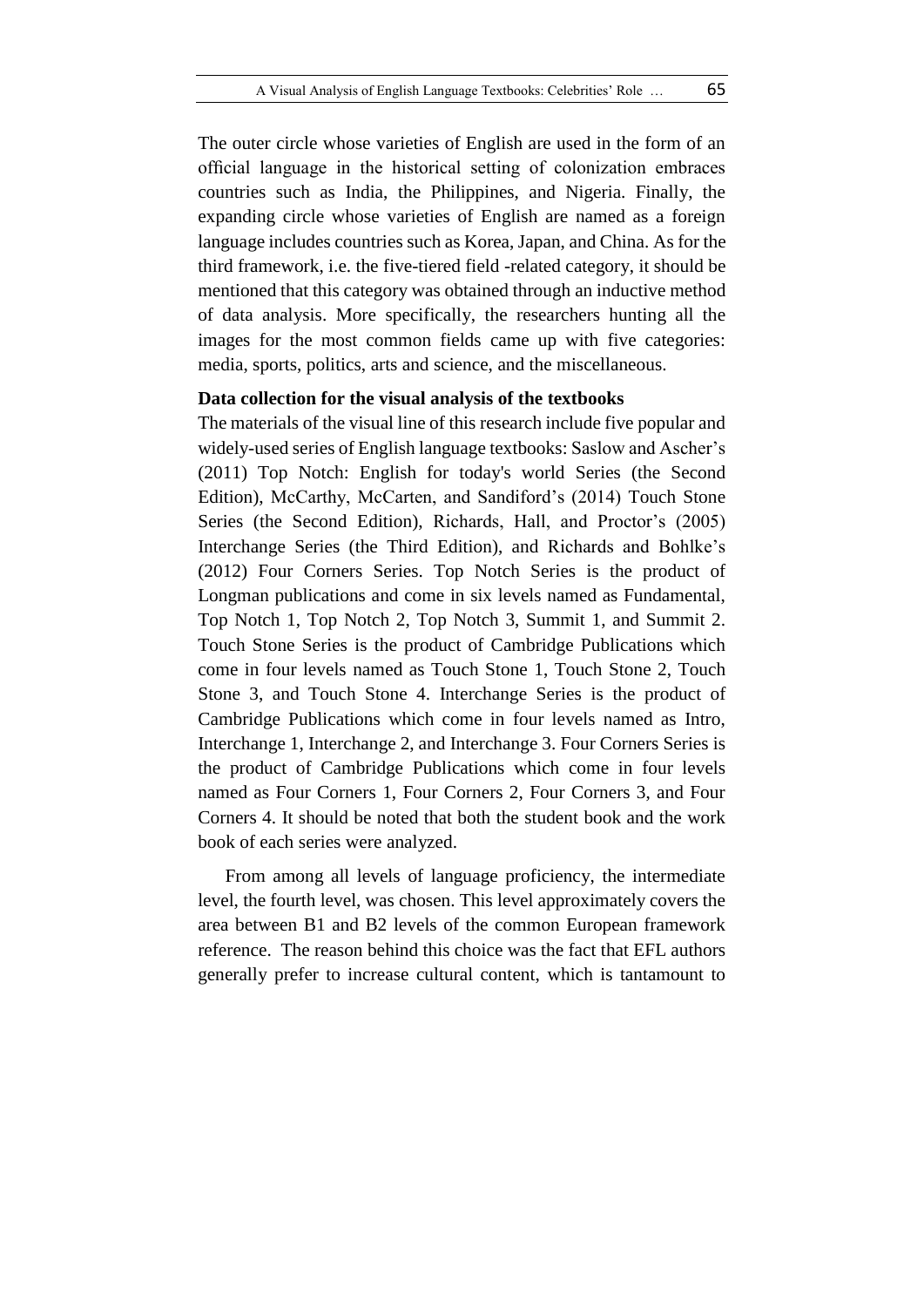cognitive load, of such books as learners master elementary and preintermediate linguistic skills. Additionally, the advanced level of the above books could not be the choice since most of the chosen books do not have a higher level under the same name, which makes the act of comparison difficult. Additionally, the sampled books are largely designed for young-adult EFL learners.

# **Data analysis**

All the text-accompanied images pertaining to celebrities were explored so as to see what countries the images tend to point to. In so doing, the terms depiction and mention were, as mentioned earlier, taken as the yard stick to pinpoint the type of the intersection of the texts and images. To operationally define these terms, the researchers regarded a text-accompanied image as a case of mention when the description of an image in its corresponding text did not exceed a sentence. On the other hand, when the description exceeded a sentence, it was regarded as a case of depiction. As for identifying the nationality of the celebrities, the researcher referred to Wikipedia to find out the right country when it came to a dubious case.

Moreover, two more frameworks, as mentioned earlier, in addition to the terms mention and depiction were used to provide a better picture as far as cultural contents of the textbooks are concerned. One of these frameworks concerned Kachru's (1985) three-circle model which was employed as a point of reference for dividing images into one of the three circles. The other framework was gained after examining the common fields among all the images. In fact, it appeared that all images could be named in connection with five themes or fields. More specifically, the identified common fields were comprised of media, sports, politics, arts and science, and the miscellaneous. Lastly, a brief juxtaposition between the different textbooks regarding the above points of reference was made.

# **Results and Discussion**

In what follows the facts and figures obtained by using the above reference points are presented and the answers to the research questions are provided and explained.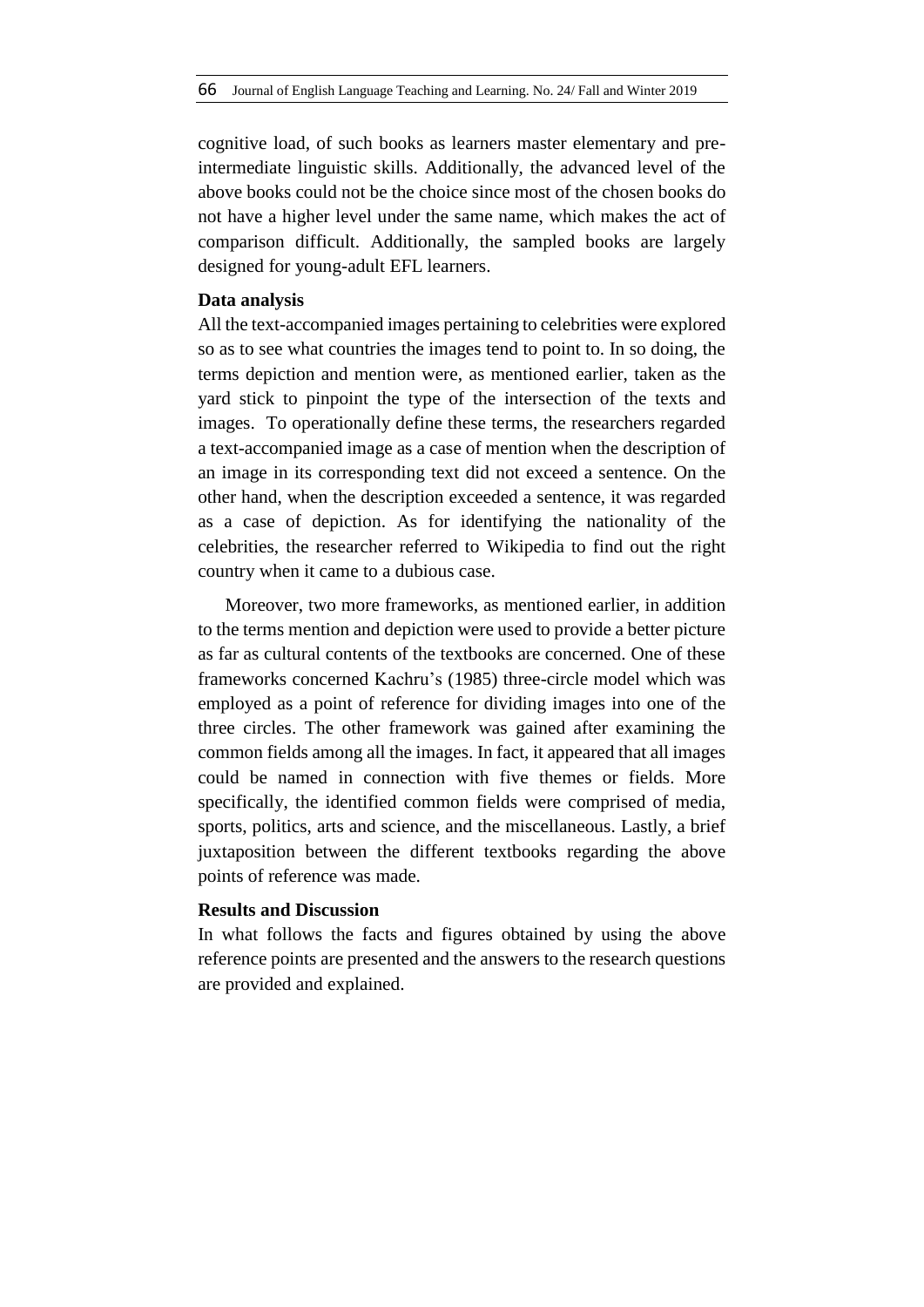| <b>Textboo</b><br>$\bf k$ | <b>Touc</b><br>h<br><b>Stone</b> | <b>Four</b><br><b>Corner</b><br>S | <b>Top</b><br><b>Notch</b>   | <b>Interchang</b><br>$\mathbf e$ | <b>Total</b><br>number<br>and<br>percentag<br>e |
|---------------------------|----------------------------------|-----------------------------------|------------------------------|----------------------------------|-------------------------------------------------|
| <b>Mention</b>            | 7<br>25%                         | $\overline{\mathbf{4}}$<br>50%    | 13<br>92.85<br>$\frac{0}{0}$ | 6<br>46.15%                      | 30<br>47.61%                                    |
| <b>Depictio</b>           | 21                               | 4                                 | 1                            | 7                                | 33                                              |
| $\mathbf n$               | 75%                              | 50%                               | 7.14%                        | 53.84%                           | 52.38%                                          |
| <b>Total</b><br>number    | 28                               | 8                                 | 14                           | 13                               | 63                                              |

Table 1. The percentage of the celebrities' images based on the cases of *mention* and *depiction*

As for the first research question on the modes and proportion of the text-accompanied images presented in widely-used English language textbooks, one can see in Table 1 that the total percentage of the cases of *mention* and *depiction* appeared to be close. In other words, English Language textbook writers, knowingly or unknowingly, tend to almost equally draw on these two types of images. However, the comparison between the English Language textbook series revealed that there did exist some differences between the textbooks in this regard. In fact, while, Top Notch series leaned completely toward the cases of mention, Touch Stone favored the cases of depiction much more than those of mention. Moreover, it appeared that the other two language textbook series, i.e. Four Corners and Interchange, were more balanced in this regard. Due to the nature of these two types of image, it seems the depiction type should be preferable for language textbook writers as it provides more detailed information on celebrities. In other words, if the depiction type becomes dominant, it may prevent providing leaners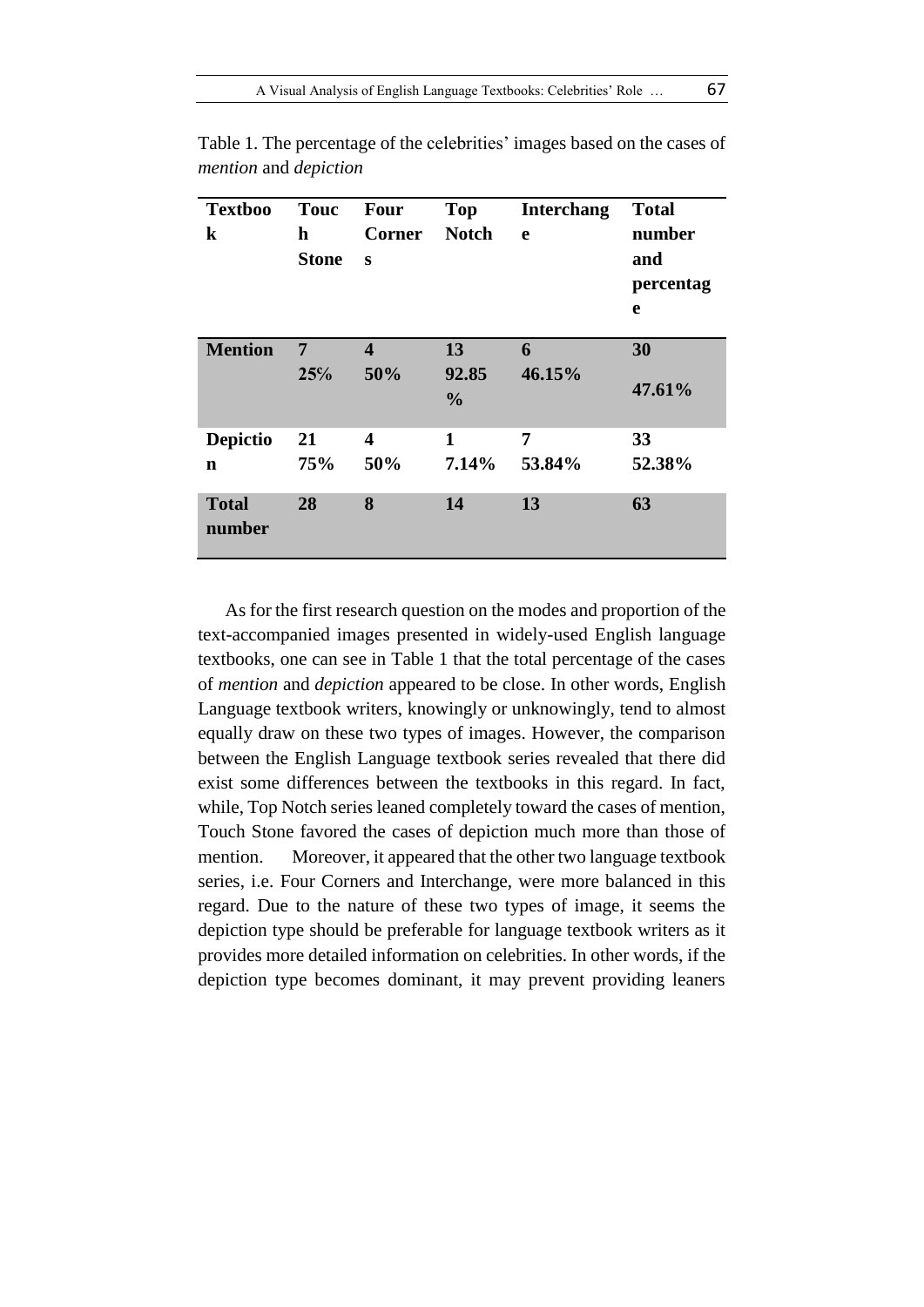with superficially basic or clichéd information on celebrities who are commonly regarded as the stereotyped icons of their culture.

| Kachur's circles        | <b>Number of images</b> | of<br>Percentage<br>images |
|-------------------------|-------------------------|----------------------------|
| <b>Inner circle</b>     | 50                      | 79.36%                     |
| <b>Outer circle</b>     | 2                       | 3.17%                      |
| <b>Expanding circle</b> | 11                      | 17.46%                     |

Table 2. The percentage of the celebrities' images based on Kachru's (1985) circles

As for the second question concerns in what proportion the images are depicted as regards the three circle countries, one can see in Table 2 that the images related to the inner circle, which include 79.36 percent of all, appeared to be much more than those of the outer and expanding circles, which were 3.17% and 17.46%, respectively. The fact which clearly shows that there does exist a biased representation of celebrities' images in favor of the inner circle countries. The other eye-catching point concerns the percentage of the images related to the outer circle countries as compared to that of the expanding circle countries. Surprisingly, the percentage of the images related to the outer circle countries (3.17%) is even quite lower than that of the expanding circle countries (17.46%), a point which could support Jenkins's (2007) statement on ENL is often portrayed as the only genuine English and thus only its native speakers are often considered as the qualified experts. Thus it seems that such low presentation concerning the images of the outer circle countries is just a case in point. In connection with this very second research question, one could say these proportions of the images are neither culturally fair nor theoretically expectable. In fact, according to Kachru's (1985) three-circle model, the outer circle countries come second, after the inner circle countries and before the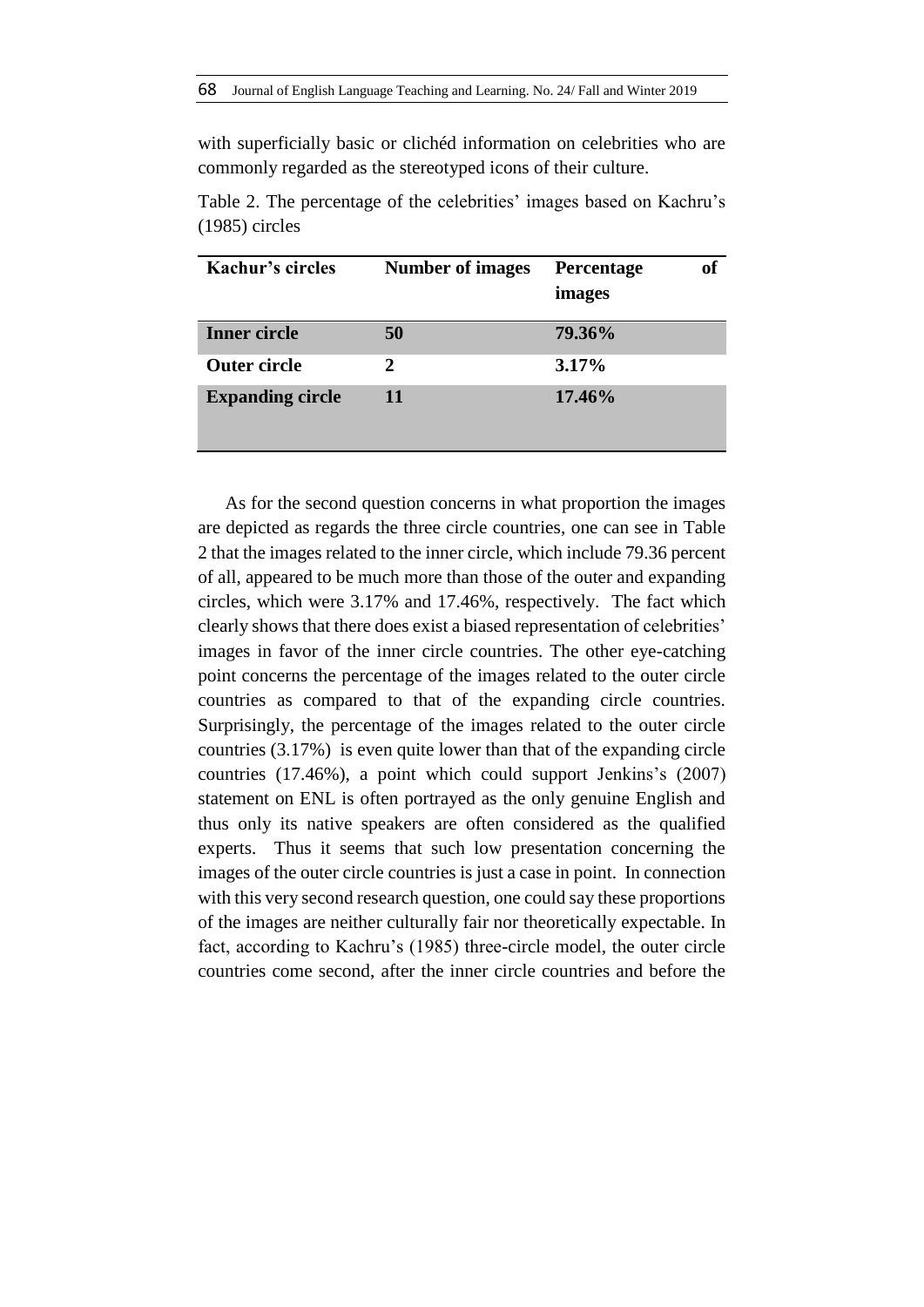outer circle countries, since they have the norm-developing role as far as the English Language is concerned.

Table 3. The comparison between the language textbook series based on the percentage of the celebrities' images in each of Kachru's (1985) circles

| <b>Tex</b><br>tbo<br>ok |               |                  | <b>Touch Stone</b>      | <b>Four</b>      | <b>Corners</b>   |               |                   | <b>Top Notch</b> |                  |               | <b>Interchange</b> |               |
|-------------------------|---------------|------------------|-------------------------|------------------|------------------|---------------|-------------------|------------------|------------------|---------------|--------------------|---------------|
| Ka                      | In            | $\mathbf 0$      | Ex                      | In               | $\mathbf{O}$     | Ex            | $\bf{I}$          | $\mathbf 0$      | $Ex$             | In            | $\mathbf 0$        | $Ex$          |
| chr                     | ne            | $u$ t            | pan                     | ne               | <b>ut</b>        | pan           | $\mathbf n$       | <b>ut</b>        | pan              | ne            | $\mathbf{u}$ t     | pan           |
| $\mathbf{u}'\mathbf{s}$ | r             | er               | din                     | $\mathbf r$      | er               | din           | $\mathbf n$       | er               | din              | r             | er                 | din           |
| Cir<br>cle              |               |                  | g                       |                  |                  | g             | er                |                  | g                |               |                    | g             |
| nu<br>mb<br>er          | 24            | $\boldsymbol{0}$ | $\overline{\mathbf{4}}$ | 5                | $\boldsymbol{0}$ | 3             | $\mathbf{1}$<br>3 | $\boldsymbol{0}$ | $\boldsymbol{0}$ | 8             | $\boldsymbol{2}$   | 3             |
| per                     | 85            |                  | 14.                     | 62               | $\boldsymbol{0}$ | 37.           | $\mathbf{1}$      | $\boldsymbol{0}$ | 0%               | 61            | 15                 | 23.           |
| cen                     | $\cdot$ 7     |                  | 28                      | .5               | $\frac{6}{9}$    | 50            | $\boldsymbol{0}$  | $\frac{0}{0}$    |                  | $\cdot$ 5     | $\cdot \cdot$      | 07            |
| tag                     | $\mathbf{1}$  | $\bf{0}$         | $\frac{0}{0}$           | $\boldsymbol{0}$ |                  | $\frac{0}{0}$ | $\boldsymbol{0}$  |                  |                  | 3             | 8                  | $\frac{0}{0}$ |
| e                       | $\frac{0}{0}$ | $\frac{0}{0}$    |                         | $\frac{0}{0}$    |                  |               | $\frac{0}{0}$     |                  |                  | $\frac{0}{0}$ | $\frac{0}{0}$      |               |

In addition to the general trend of the images in all the textbooks concerning Kachru's (1985) circles, the textbook series were also compared against each other. As can be seen in Table 3, Top Notch textbooks have 100 percent of the images related to the inner circle, while the percent of the other textbooks, i.e. Touch Stone, Four Corners, and Interchange, are 85.71%, 62.50%, and 61.53%, respectively. Regarding the images related to the outer circle, only Interchange textbooks have two images, 15.38%, while the other textbooks have no relevant images. Regarding the images related to the expanding circle,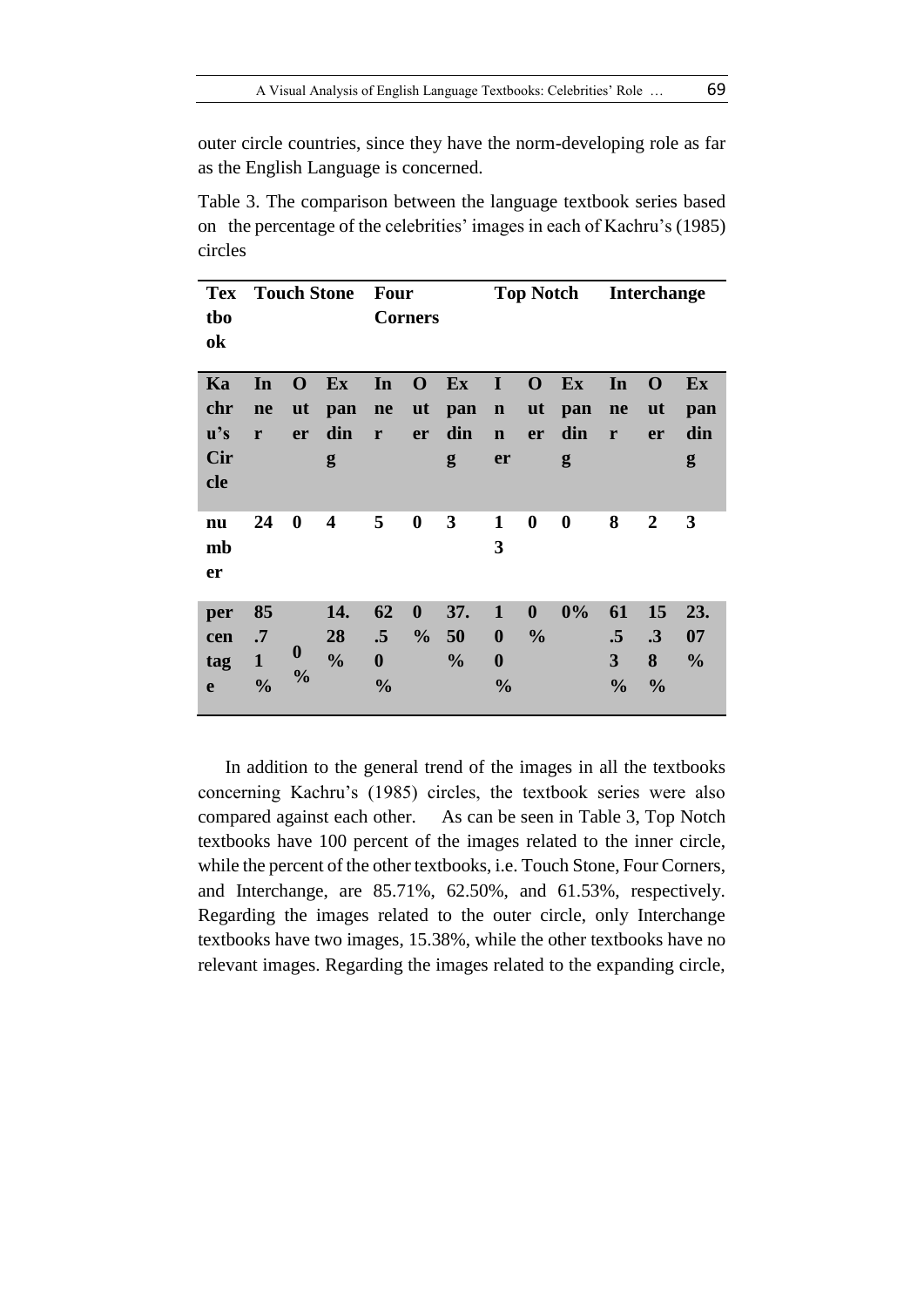Four Corners textbooks receive 37.50 % of its images, while Interchange, Touch Stone, and Top Notch textbooks receive 23.07%, 14.28%, and 0%, respectively. In other words, Interchange textbooks and Four Corners textbooks appeared to be more international than the other two textbooks as far as the celebrities' images are concerned.

|       |                  | number | parentage |
|-------|------------------|--------|-----------|
|       | <b>Media</b>     | 37     | 58.73%    |
| Field | sports           | 4      | $6.34\%$  |
|       | politics         | 6      | 9.52%     |
|       | arts and science | 11     | 17.46%    |
|       | the              | 5      | 7.93%     |
|       | miscellaneous    |        |           |

Table 4. The percentage of the celebrities' images based on the identified common fields

As for the third research question on the thematic aspect of the images, Table 4 provides thematic information obtained after exploring the widely-used English language textbooks. This exploration provided two types of juxtaposition. The first juxtaposition, which is holistic in nature, concerns the percentage of each field in all the textbooks. The second juxtaposition, which is analytical in nature, concerns the significance of each field in each book as compared with the other ones.

As for the holistic juxtaposition, the field of media appeared to be the most common field with 58.73% of the images. The second most frequent field is arts and science which receives 17.46 % of the images. The fields of politics and sports respectively gain the fewest images, i.e. 9.52% and 6.34%. It should not remain unsaid that only 7.93% of the images are also related to the miscellaneous fields. It is felt that the field of arts and science provides learners with more profound information, which helps gain a more realistic picture of a given culture. On the other hand, the field of media is commonly associated with the least profound type of information. In fact, most of the images concerning this field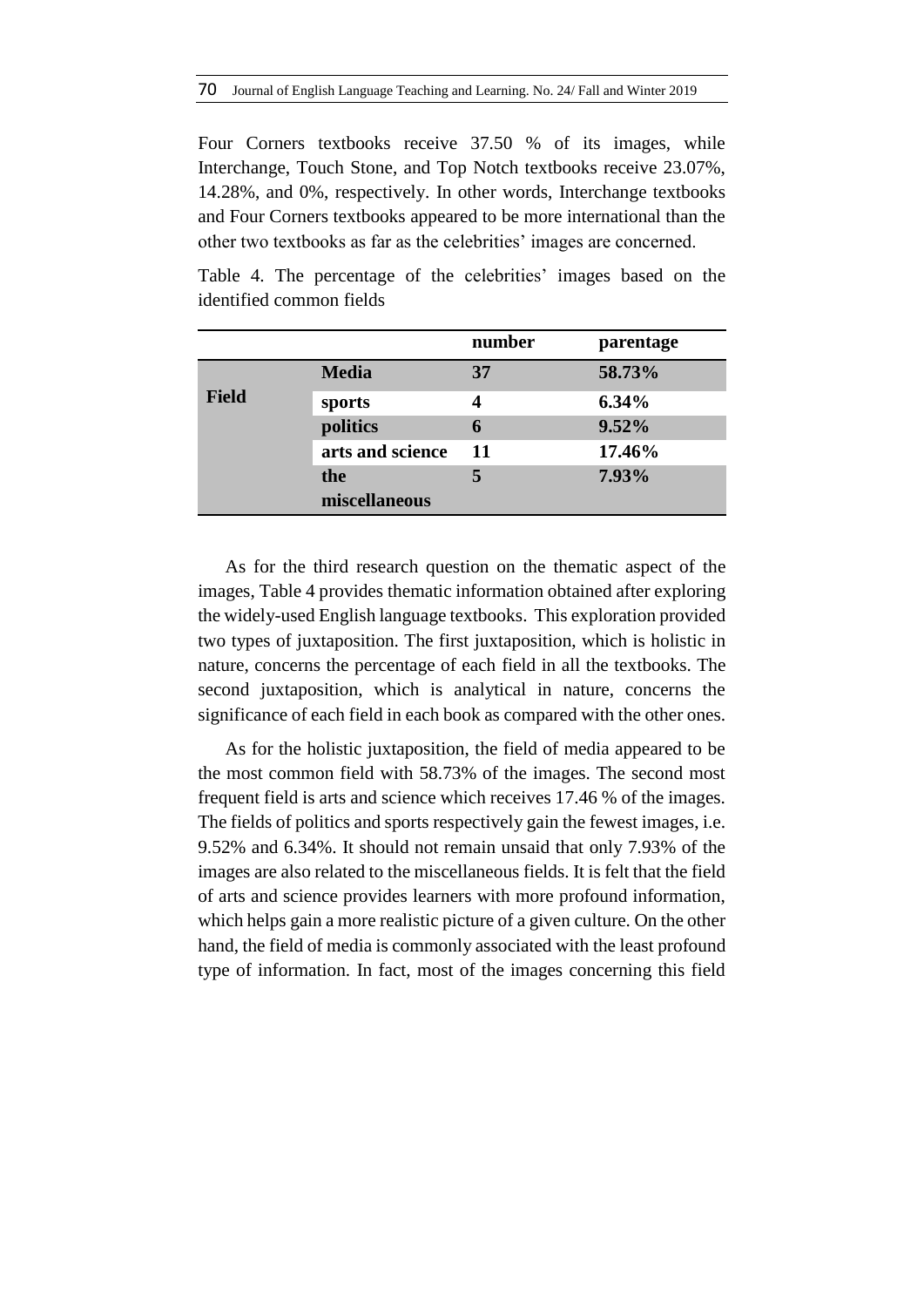relate to movie celebrities whose fame is mainly due to unreal events acted out based on the scenario of movies. In short, the priority of media over arts and science could be considered as a hindrance for portraying a thorough picture of a given culture.

| <b>Textbook</b> |                     | <b>Touch</b>   | <b>Four</b>      | Top              | <b>Interchang</b>       |
|-----------------|---------------------|----------------|------------------|------------------|-------------------------|
|                 |                     | <b>Stone</b>   | <b>Corner</b>    | <b>Notch</b>     | e                       |
|                 |                     |                | S                |                  |                         |
|                 | media               | 22             | $\overline{2}$   | 9                | $\overline{\mathbf{4}}$ |
| <b>Fiel</b>     |                     | 78.57          | 25%              | 64.28            | 30.76%                  |
| d               |                     | $\frac{0}{0}$  |                  | $\frac{0}{0}$    |                         |
|                 | sports              | 2              | $\boldsymbol{0}$ | $\bf{0}$         | $\overline{2}$          |
|                 |                     | 7.14%          | $0\%$            | $0\%$            | 15.38%                  |
|                 | politics            | $\overline{2}$ | 1                | $\mathbf{1}$     | $\overline{2}$          |
|                 |                     | 7.14%          | 12.5%            | $3.57\%$         | 15.38%                  |
|                 | arts<br>and         | 1              | 3                | 4                | 3                       |
|                 | science             | $3.57\%$       | 37.5%            | 28.57            | 23.07%                  |
|                 |                     |                |                  | $\frac{0}{0}$    |                         |
|                 | the                 | 1              | $\overline{2}$   | $\boldsymbol{0}$ | $\overline{2}$          |
|                 | miscellaneou        | $3.57\%$       | 25%              | 0%               | 15.38%                  |
|                 | S                   |                |                  |                  |                         |
|                 | Total number of the | - 28           | 8                | 14               | 13                      |
|                 | images in each book |                |                  |                  |                         |

Table 5. The comparison between the textbook series based on the percentage of the common fields of the images

As for the analytical juxtaposition, Four Corners textbooks receive the highest percentage (37.5%) of the images related to arts and science, the field which, as mentioned earlier, makes up the most significant part of culture. On the other hand, Touch Stone receives the highest percentage (78.57%) of the images related to the theme of media, the field which, as mentioned earlier, commonly displays the most superficial part of culture. Moreover, the fields of politics and sports remained in the middle in all the books. All and all, Four Corners and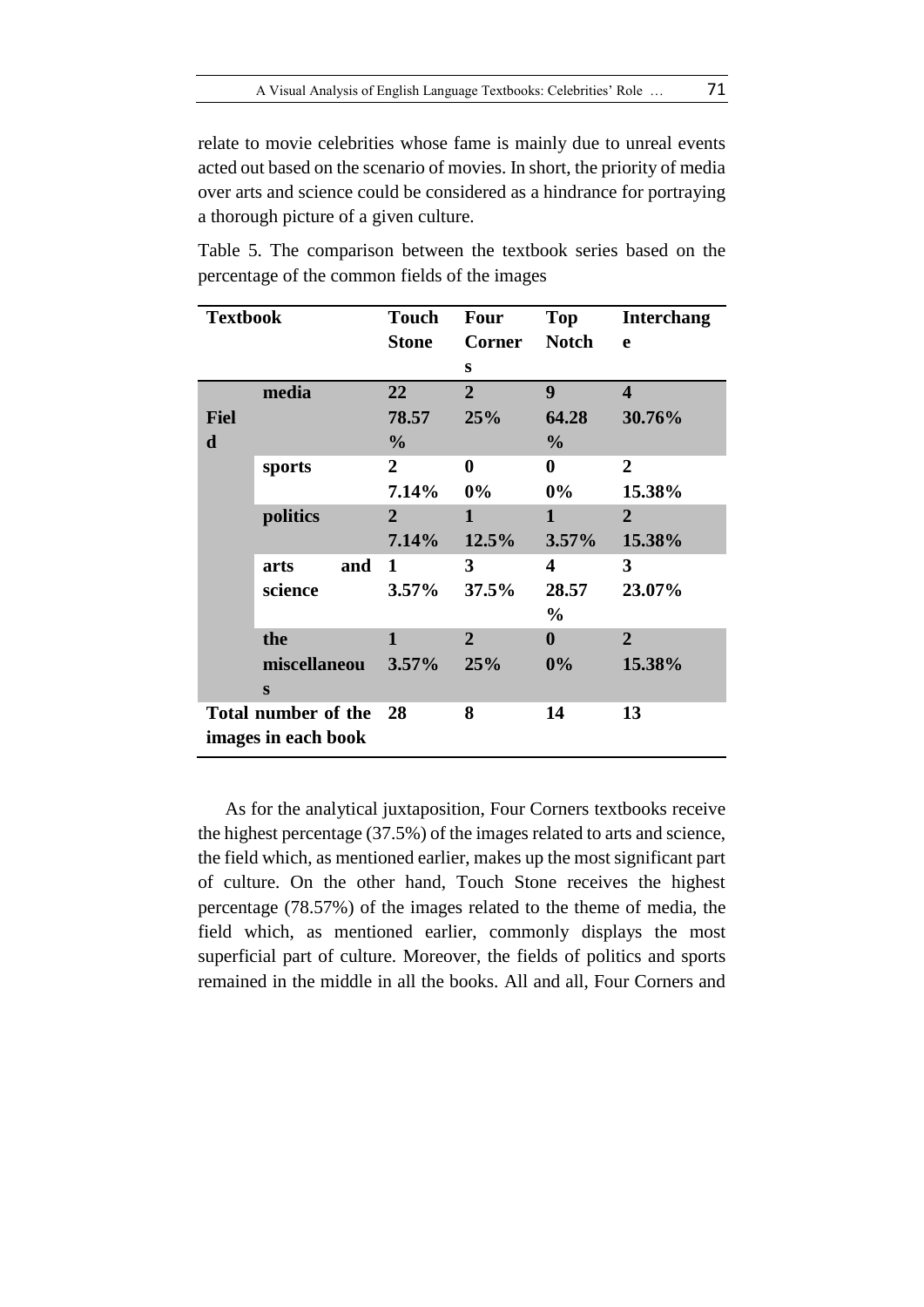Interchange textbooks appeared to be more international than the other two language textbooks as far as most of the cultural aspects pertaining to the celebrities' images are concerned.

# **Conclusion**

The findings of this study could also be interpreted as and extended to a more general trend than only local exigencies. Unlike the popular claim about the globalized ownership of EIL, the figures of this study point to the fact that the English language portrayed in the majority of the widely-used textbooks is far behind being international as far as the culturally text-accompanied images of celebrities are concerned. Evidently, this partial state of widely-used English language textbooks runs contrary to Dörnyei's (2005) assertion on the aim of EIL for supporting "a non-parochial, cosmopolitan, globalised world citizen identity" (p. 97).

Not only is there a flaw in the quantitative aspect of celebrities' images, it is also felt that the qualitative aspect is in question. More specifically, one could say that the most common field in the celebrities' images concerns the field of media, which should be considered as the most superficial layer of culture. In fact, the other fields including arts and science, politics, and sports altogether comprise the minority of the images. This very finding is virtually in line with Banegas's (2010) criticism regarding digressing controversial topics as well as presenting an idealistic portrait of Inner-Circle countries in the current English language textbooks.

Similarly, such biased attention toward the celebrities as regards the field of media, which virtually possesses the features of stereotypes in Hall's (1997) sense, direct learner minds to only clichéd and basic characteristics of culture. In fact, as Canagarajah (2005) holds, the objective of ELT materials should be to raise learners' critical awareness by the act of exploration into problems, contradictions and issues related to language learners' life experiences. However, these stereotyped images surrounding celebrities could, in Byram's (1990) opinion, hinder reflecting social reality owing to a stereotyped or narrow perspective of the target communities.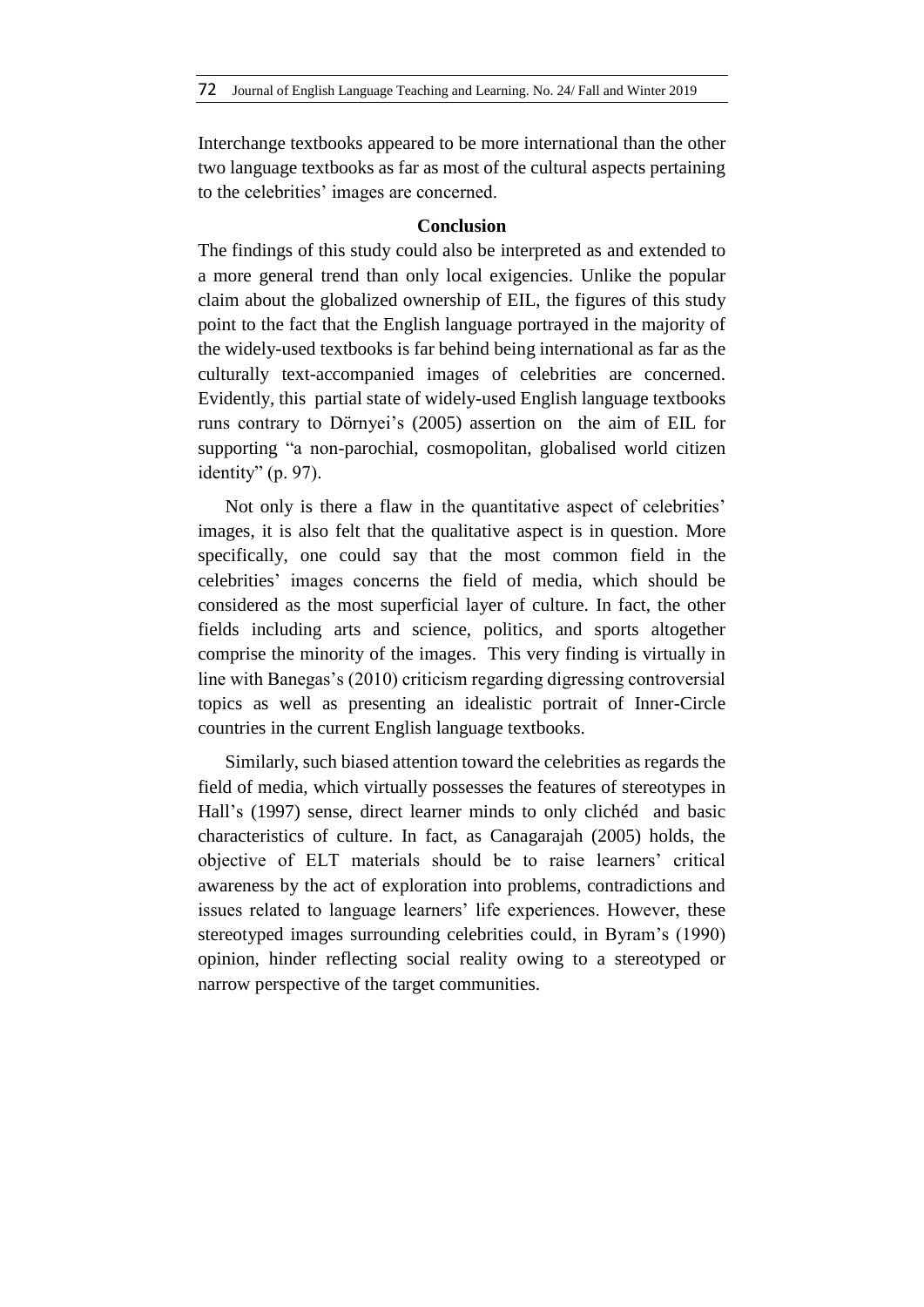Furthermore, the lowest number of the outer circle's images as compared to that of the inner circle's and even the expanding circle's images could imply two documented issues. First, it points to Kachru's (1992) concept of linguistic schizophrenia, a term which points to the existence of a double standard as regards the other low prestigious varieties of English. In other words, whereas a large number of scholars and language practitioners theoretically subscribe to the international aspect of English and thus to its international ownership, they tend to adopt the so-called prestigious varieties, i.e. those of the inner circle, in practice. The Second issue is what Jenkins (2001) points out: ENL is commonly regarded as the only recognized type of English. In other words, there seems to be a strong inclination toward ENL in the uphill competition between ENL of the inner circle countries and ESL of the outer circle countries.

Admittedly, there were several limitations to this study which could lay the foundation for further research. A qualitative type of analysis could be made to shed light on the different effects of various types of images. Additionally, celebrities' images could be divided into different types based on their fame, a division which might reveal important facts about the cultural orientation of widely-used English language textbooks. Lastly, it should not be remained unsaid that English language textbooks of the other levels could be examined to see whether or not similar findings are gained. There do exist a number of pedagogical and practical implications to be drawn from this study. First, Syllabus designers and curriculum developers could be asked to take the different types of text-accompanied images, i.e. depiction and mention, into consideration before writing an English language textbook. Second, textbook authors could have a fair proportion of inner circle to outer and expanding circle countries for presenting images. Moreover, textbook authors could draw on the different fields of celebrities' images.

#### **References**

Akbari, R. (2008). Transforming lives: Introducing critical pedagogy into ELT classrooms. *ELT Journal, 62*(3), 276-283.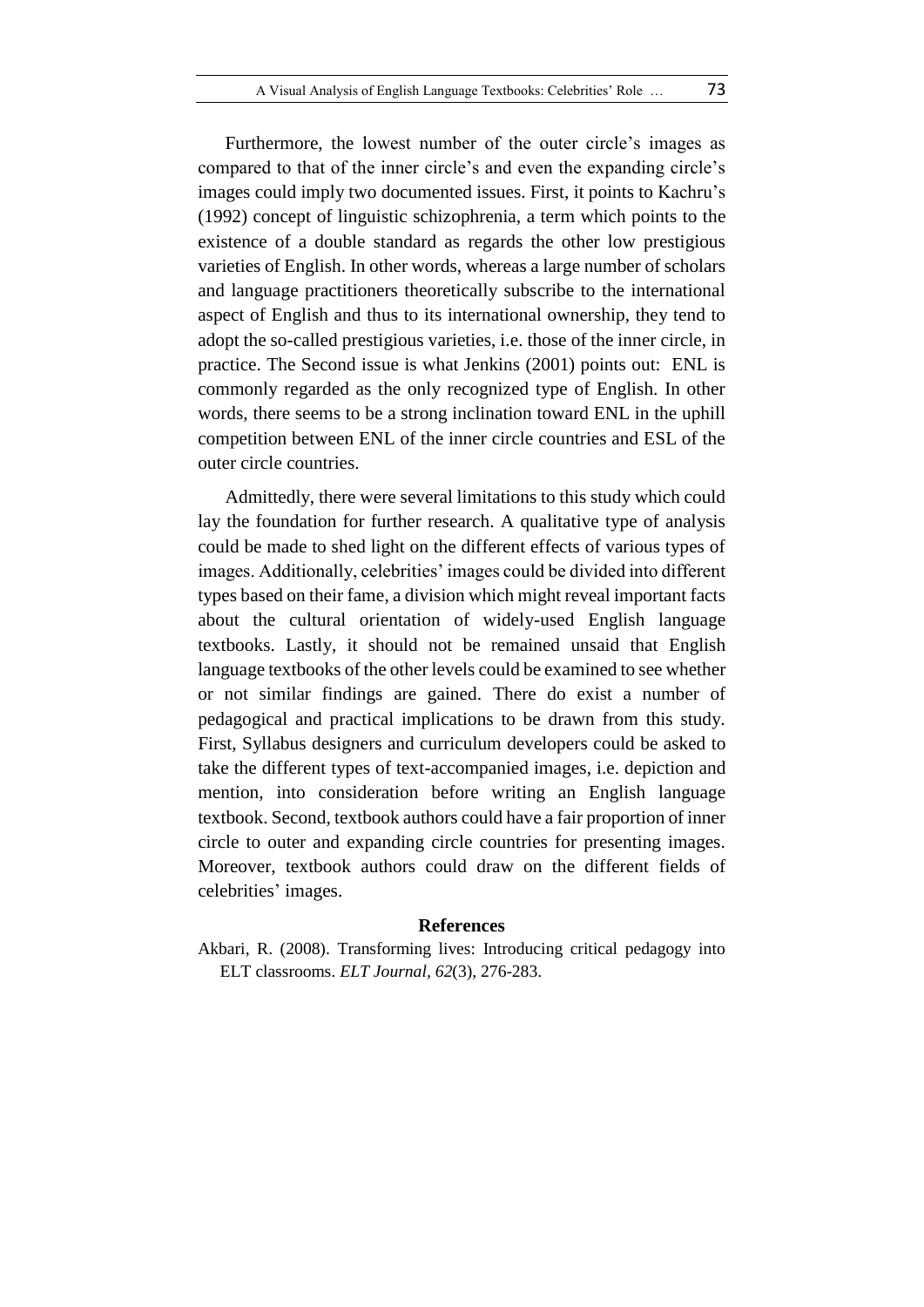- Allen, W.W. (1985). Toward cultural proficiency. In A.C. Omaggio (Ed.), *Proficiency curriculum, articulation: The ties that bind* (pp. 137–166). Northeast Conference Reports. Middlebury, VT: Northeast Conference.
- Banegas, D. L. (2010). Teaching more than English in secondary education. *ELT Journal, 65*(1), 80-82.
- Byram, M. (1993). Language and culture learning: The need for integration. In M. Byram (Ed.), *Germany, its Representation in Textbooks for Teaching German in Great Britain* (pp.87-101)*.* Frankfurt am Main: Diesterweg,
- Byram, M. (1990). Foreign language teaching and young people's perceptions of other Cultures. In B. Harrison (Ed.), *Culture and the Language Classroom* (pp. 76-87). London: Modern English Publications and the British Council.
- Byram, M., & Esarte-Sarries, V. (1991). *Investigating cultural studies in foreign language teaching.* Clevedon, UK: Multilingual Matters.
- Canagarajah, A. S. (1999). 'Interrogating the "native speaker fallacy": Nonlinguistic roots, non-pedagogical results'. In G. Braine, (Ed.), *Non -native Educators in English Language Teaching* (pp. 77-92). Mahwah, NJ: Erlbaum.
- Canagarajah, S. (2005). *Reclaiming the Local in Language Policy and Practice*. Mahwah NJ: Lawrence Erlbaum.
- Clarke, J. & Clarke, M. (1990). Stereotyping in TESOL materials. In B. Harrison (Ed.), *Culture and the language classroom* (pp. 31-44). Hong Kong: Modern English Publications and the British Council.
- Cunningsworth, A. (1995). *Choosing your coursebook*. Cambridge University Press.
- Derenowski, M. (2011).Strangers in Paradise: The Role of Target Language Culture in Foreign Language Teaching Materials. In J. Arabski & A. Wojtaszek (Eds.), *Aspects of Culture in Second Language Acquisition and Foreign Language Learning* (pp. 77-93). London: Springer Heidelberg Dordrecht.
- Dörnyei, Z. (2005). *The psychology of the language learner*. Mahwah, NJ: Lawrence Erlbaum.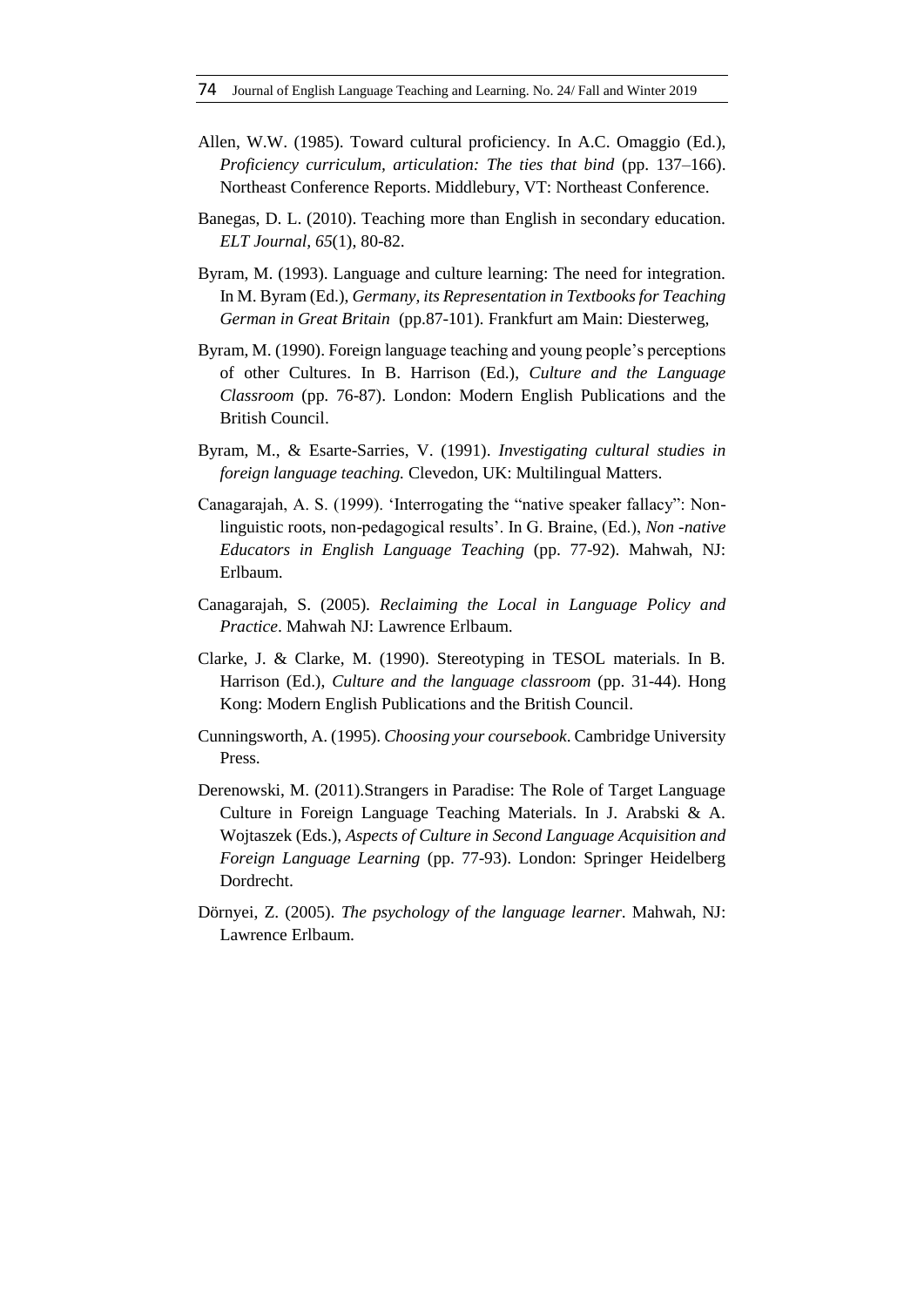- Dörnyei, Z. (2007). *Research methods in applied linguistics: Quantitative, qualitative, and mixed-methodologies*. Oxford: Oxford University Press.
- Ellis, D. (1990). *Cross-cultural relevance in EFL materials*. Paper presented at AILA '90, Thessaloniki.
- Emmison, M. & Smith, P. (2000). *Researching the Visual.* London: Sage.
- Giaschi, P. (2000). Gender positioning in education: A critical image analysis of ESL texts. *TESL Canada Journal, 18*(1), 32-46.
- Gray, J. (2010). The Branding of English and The Culture of the New Capitalism: Representations of the World of Work in English Language Textbooks. *Applied Linguistics, 31*(5), 714–733.
- Hall, S. (1997). The work of representation. In S. Hall (Ed.) *Representation: Cultural Representations and Signifying Practices.* London: Sage/Open University.
- Hammerly, H. (1982). *Synthesis in Second Language Learning*. Blaine, WA: Second Language Publications.
- Hilliard A. D. (2014). A Critical Examination of Representation and Culture in Four English Language Textbooks. *Language Education in Asia, 5*(2), 238-252. http://dx.doi.org/10.5746/LEiA/14/V5/I2/A06/Hilliard
- Holly, D. (1990). The unspoken curriculum, or how language teaching carries cultural and ideological messages. In B. Harrison (Ed.), *Culture and the language classroom* (pp. 11-19). Hong Kong: Modern English Publications and the British Council.
- Hurst, N. R. (2014). *The Representation of Culture in Portuguese Produced English Language Teaching Coursebooks*: *1981-2006* (Unpublished Doctoral Dissertation). University of Porto, Portugal.
- Jenkins, J. (2007). *English as a lingua franca: Attitude and identity*. New York: Oxford University Press.
- Jiang, W. (2000). The relationship between culture and language. *ELT Journal, 54*(4), 328- 334.
- Kachru, B. (1985). Standards, codification and sociolinguistic realism: the English language in the outer circle. In R. Quirk and H. G, Widdowson (Eds.), English in the world (PP. 11−30). Cambridge: Cambridge University Press.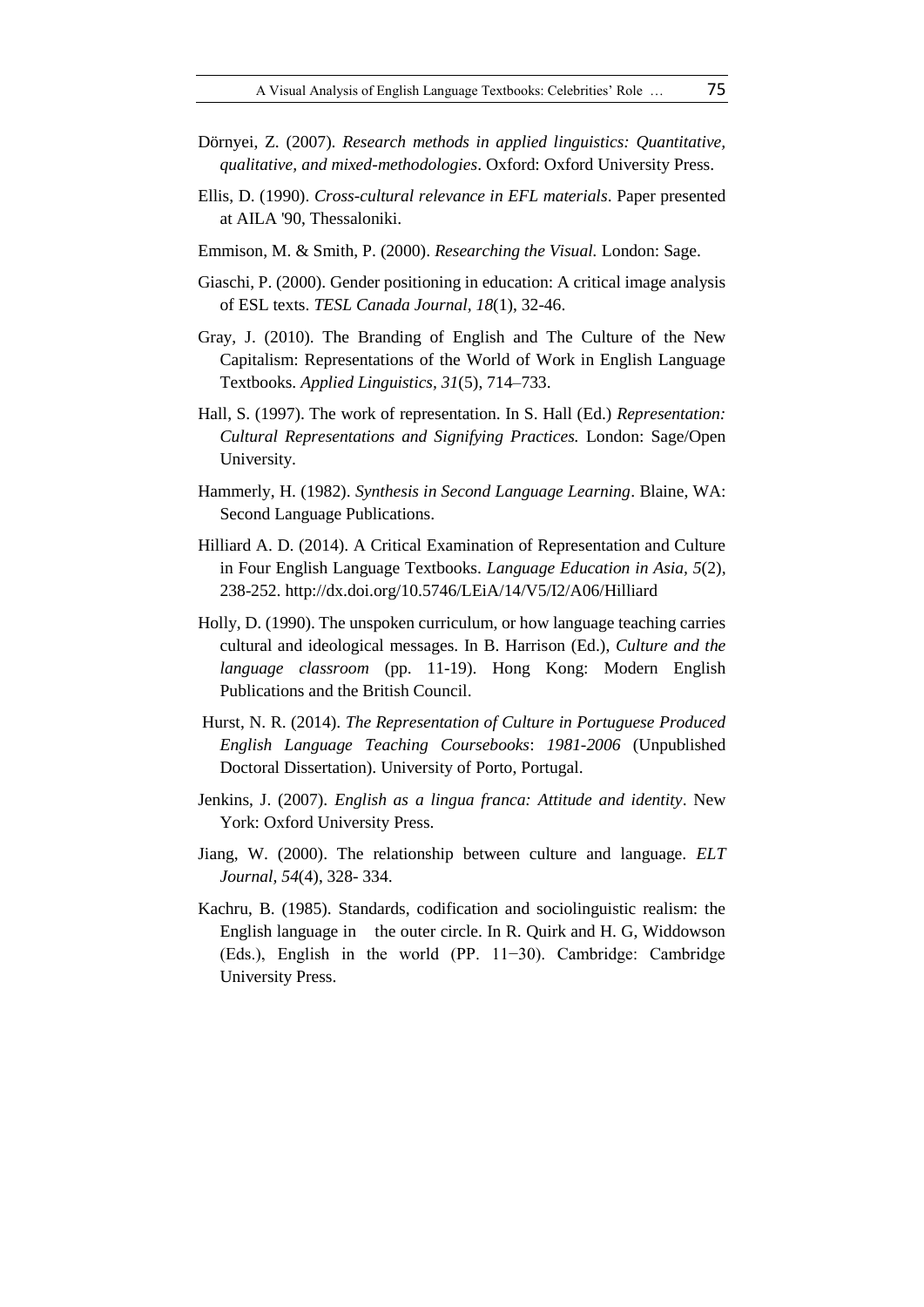- Kachru, B. (1992 ). World Englishes: approaches, issues and resources. *Language Teaching, 25* (1), 1-14. Cambridge UP.
- Kivistö, A. (2005). *Accents of English as a lingua franca: A study of Finnish textbooks* (Unpublished master's thesis). University of Tampere, Finland.
- McCarthy, M., McCarten, J., & Sandiford, H. (2014). *Touchstone* (2<sup>nd</sup> ed.) Cambridge: Cambridge University Press.
- Kramsch, C. (1998). *Language and culture.* Oxford: Oxford University Press.
- McKay, S.L. (2003). Toward an appropriate EIL pedagogy: Re-examining common ELT assumptions. *International Journal of Applied Linguistics, 13*(1), 1–22. doi: 10.1111/1473-4192.00035
- Mitsikopoulou, B. (2015). Digital textbooks and the politics of content enrichment in EFL textbooks. In X. Curdt-Christiansen & C. Weninger (Eds.) *Language, Ideology and Education: the politics of textbooks in language education.* Abingdon, UK: Routledge.
- Moran, P. R. (2001). *Teaching Culture: Perspectives in Practice*. London: Heinle & Heinle
- Nieto, S. (2009). *Language, culture and teaching: Critical perspectives*. New York: Routledge.
- O'Neill's (1970). *English in Situations*. Oxford: Oxford University Press.
- Pennycook, A. (1994). *The cultural politics of English as an international language*. London, UK: Longman.
- Pennycook, A. (1998). *English and the discourses of colonialism*. London: Routledge.
- Perales, J.F. & Jiménez, J. (2002). Las ilustraciones en las enseñanzaaprendizaje de las ciências, análisis de libros de texto [Illustrations in the educational books, analysis of textbooks]. *Enseñanza de la Ciencias 20* (3), 369-386.
- Pereira, M. (2007). *O Design e a Edição Escolar - O Contributo do Design na elaboração dos Manuais Escolares do 1º Ciclo*[The Design and the School Edition :The Contribution of the Design in the elaboration of the School Books of the first Grade] (Unpublished Masters' dissertation). Lisbon, Portugal: Instituto de Artes Visuais, Design e Marketing, Lisboa.
- Prodromou, L. (1988). English as cultural action*. ELT Journal 42*(2), 73-83.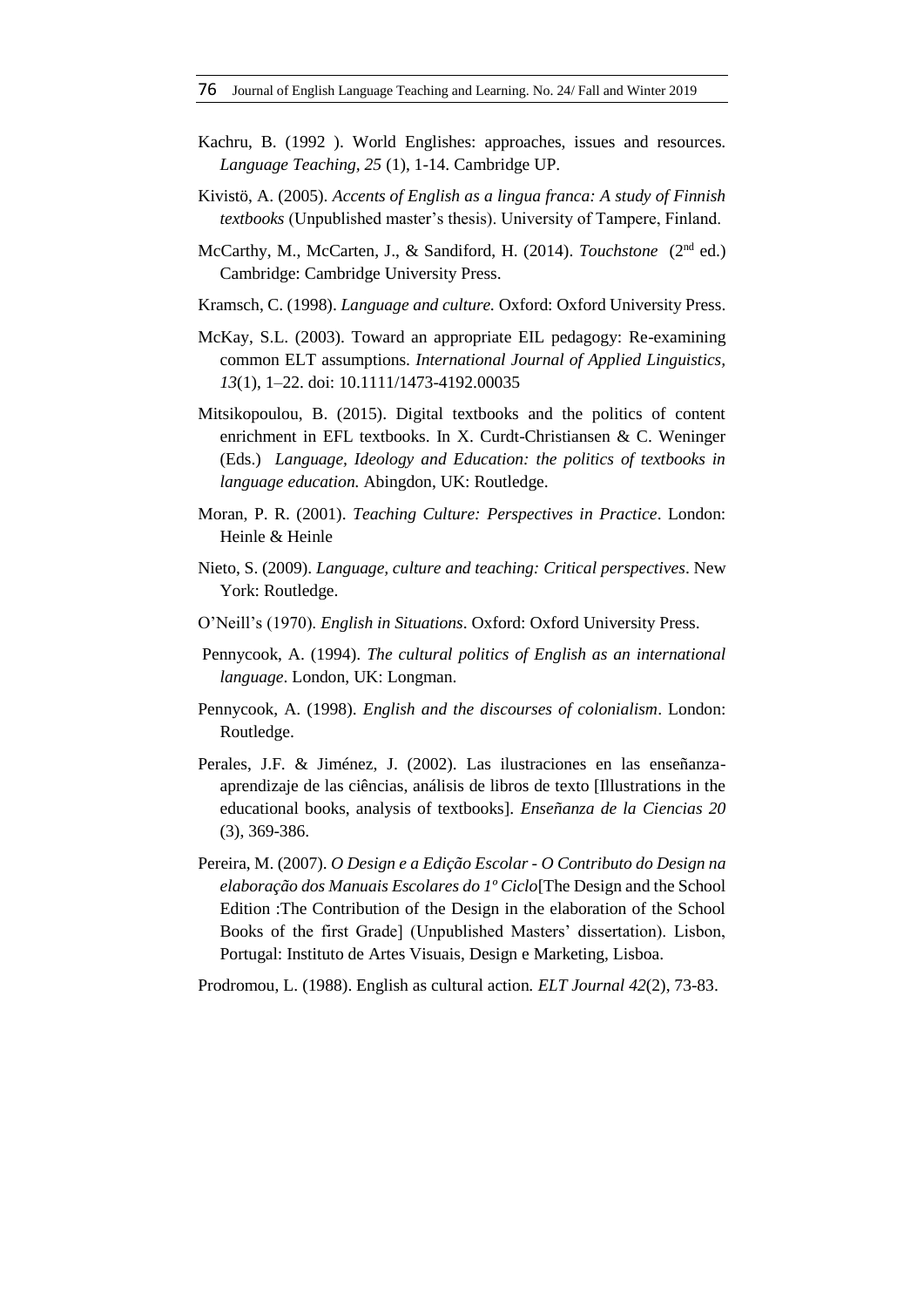- Rajagopalan, K. (2004). The concept of "World English" and its implications for ELT. *ELT Journal, 58*(2), 111–117.
- Richards, J. C., & Bohlke, D. (2012). *Four Corners*. New York: Cambridge University Press.
- Richards, J. C., Hall, J., & Proctor, S. (2005). *Interchange* (3rd ed.). UK: Cambridge University Press.
- Romney, C. (2012). Images in ELT textbooks: Are they just decoration? In A. Stewart & N. Sonda (Eds.) *JALT 2011 Conference Proceedings*. Tokyo: JALT.
- Saslow, J., & Ascher, A. (2011).*Top Notch: English for today's world* (2nd ed.). Pearson Education, Inc.
- Saville-Troike, M. (1978). *A Guide to Culture in the Classroom*. Arlington, VA: National Clearinghouse for Bilingual Education.
- Sharifian, F. (2009). English as an International Language: An Overview. In F. Sharifian, (Ed.). *English as an international language.* (pp. 1-18). Multilingual Matters.
- Shin, J., Eslami, Z., & Chen, W. (2011). Presentation of local and international culture in current international English-language teaching textbooks. *Language, Culture and Curriculum, 24*(3), 253-268. <http://dx.doi.org/10.1080/07908318.2011.614694>
- Soars, L., & Soars, J. (1996). *New Headway.* Oxford: Oxford University Press.
- Solhi, M. (2014). Calling for English for Specific Cultures-based Coursebooks in English as an International Language Era. *International Journal of English Language Education, 2*(2), 279-294.
- Taylor-Mendes, C. (2009). Construction of racial stereotypes in English as a foreign language textbooks: Images as discourse. In R. Kubota & A. Lin (Eds*.*), *Race, culture, and identities in second language education*, (pp. 64- 80). London, UK: Routledge.
- Toprak, T. E. & Aksoyalp, Y. (2014). The Question of Re-Presentation In EFL Course Books: Are Learners of English Taught about New Zealand? *International Journal of Society, Culture & Language. 3* (1) 91-104.
- Walker, G. (2000). Performed culture: Learning to participate in another culture. In R. D. Lambert & E. Shohamy (Eds.), *Language and pedagogy:*